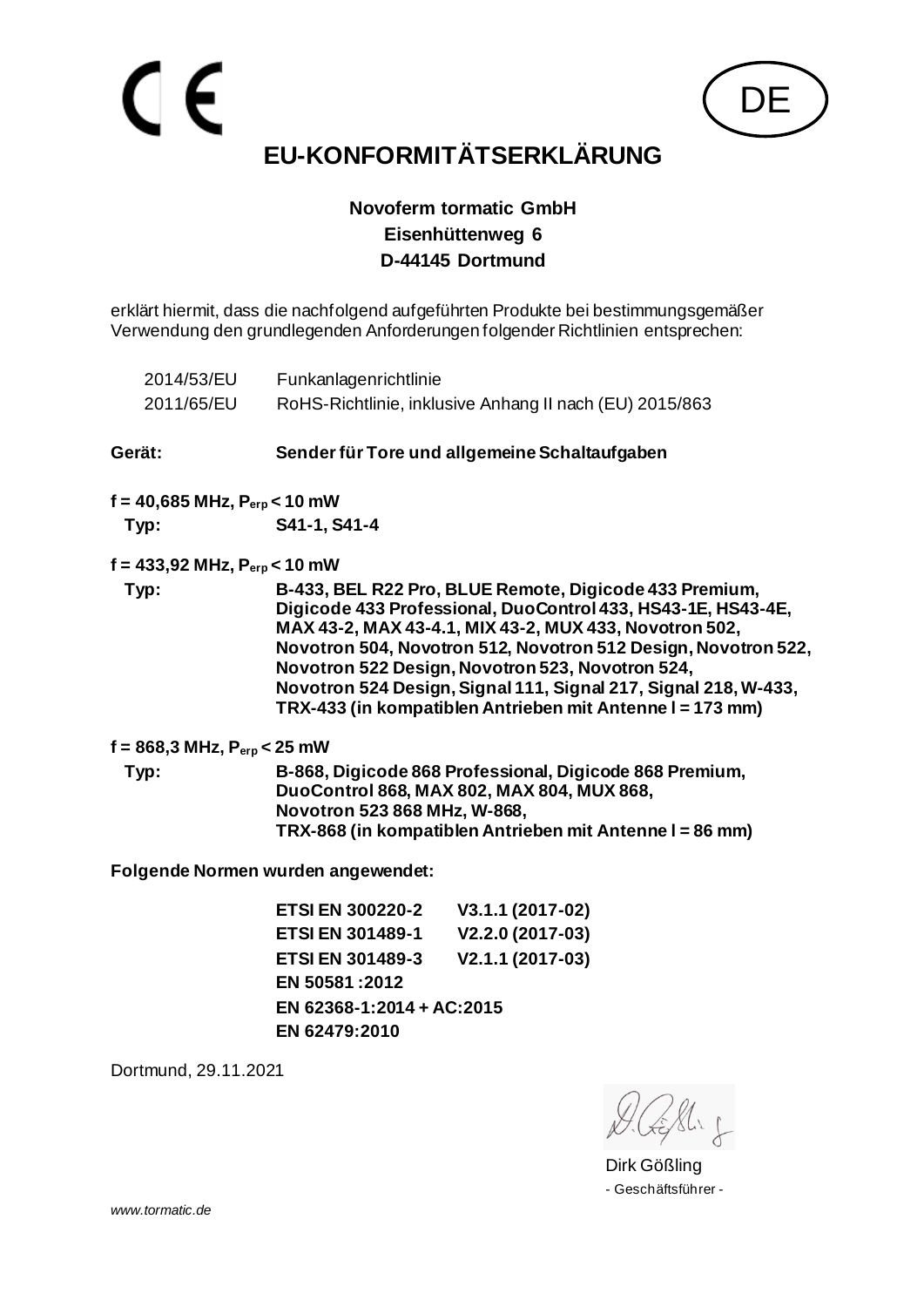

declares herewith, that the products designated below comply with the relevant fundamental requirements of the following directive:

| 2014/53/EU<br>2011/65/EU                                 | Radio Equipment Directive                                                                                                                                                                                                                                                                                                                                                                                                           | RoHS Directive including Annex II according to (EU) 2015/863                                                                                                   |  |
|----------------------------------------------------------|-------------------------------------------------------------------------------------------------------------------------------------------------------------------------------------------------------------------------------------------------------------------------------------------------------------------------------------------------------------------------------------------------------------------------------------|----------------------------------------------------------------------------------------------------------------------------------------------------------------|--|
| Product:                                                 |                                                                                                                                                                                                                                                                                                                                                                                                                                     | Transmitter for doors and universal switching commands                                                                                                         |  |
| $f = 40,685 \text{ MHz}, P_{\text{erp}} < 10 \text{ mW}$ |                                                                                                                                                                                                                                                                                                                                                                                                                                     |                                                                                                                                                                |  |
| Type:                                                    | S41-1, S41-4                                                                                                                                                                                                                                                                                                                                                                                                                        |                                                                                                                                                                |  |
| $f = 433,92 \text{ MHz}, P_{erp} < 10 \text{ mW}$        |                                                                                                                                                                                                                                                                                                                                                                                                                                     |                                                                                                                                                                |  |
| Type:                                                    | B-433, BEL R22 Pro, BLUE Remote, Digicode 433 Premium,<br>Digicode 433 Professional, DuoControl 433, HS43-1E, HS43-4E,<br>MAX 43-2, MAX 43-4.1, MIX 43-2, MUX 433, Novotron 502,<br>Novotron 504, Novotron 512, Novotron 512 Design, Novotron 522,<br>Novotron 522 Design, Novotron 523, Novotron 524,<br>Novotron 524 Design, Signal 111, Signal 217, Signal 218, W-433,<br>TRX-433 (for compatible drives with antennal = 173 mm) |                                                                                                                                                                |  |
| $f = 868, 3 \text{ MHz}, P_{\text{erp}} < 25 \text{ mW}$ |                                                                                                                                                                                                                                                                                                                                                                                                                                     |                                                                                                                                                                |  |
| Type:<br>Novotron 523 868 MHz, W-868,                    |                                                                                                                                                                                                                                                                                                                                                                                                                                     | B-868, Digicode 868 Professional, Digicode 868 Premium,<br>DuoControl 868, MAX 802, MAX 804, MUX 868,<br>TRX-868 (for compatible drives with antennal = 86 mm) |  |
| Following standards are used:                            |                                                                                                                                                                                                                                                                                                                                                                                                                                     |                                                                                                                                                                |  |
|                                                          | <b>ETSI EN 300220-2</b>                                                                                                                                                                                                                                                                                                                                                                                                             | V3.1.1 (2017-02)                                                                                                                                               |  |
|                                                          | <b>ETSI EN 301489-1</b>                                                                                                                                                                                                                                                                                                                                                                                                             | V2.2.0 (2017-03)                                                                                                                                               |  |
|                                                          | <b>ETSI EN 301489-3</b>                                                                                                                                                                                                                                                                                                                                                                                                             | V2.1.1 (2017-03)                                                                                                                                               |  |
|                                                          | EN 50581:2012                                                                                                                                                                                                                                                                                                                                                                                                                       |                                                                                                                                                                |  |
|                                                          | EN 62368-1:2014 + AC:2015                                                                                                                                                                                                                                                                                                                                                                                                           |                                                                                                                                                                |  |
|                                                          | EN 62479:2010                                                                                                                                                                                                                                                                                                                                                                                                                       |                                                                                                                                                                |  |

Dirk Gößling - Managing Director -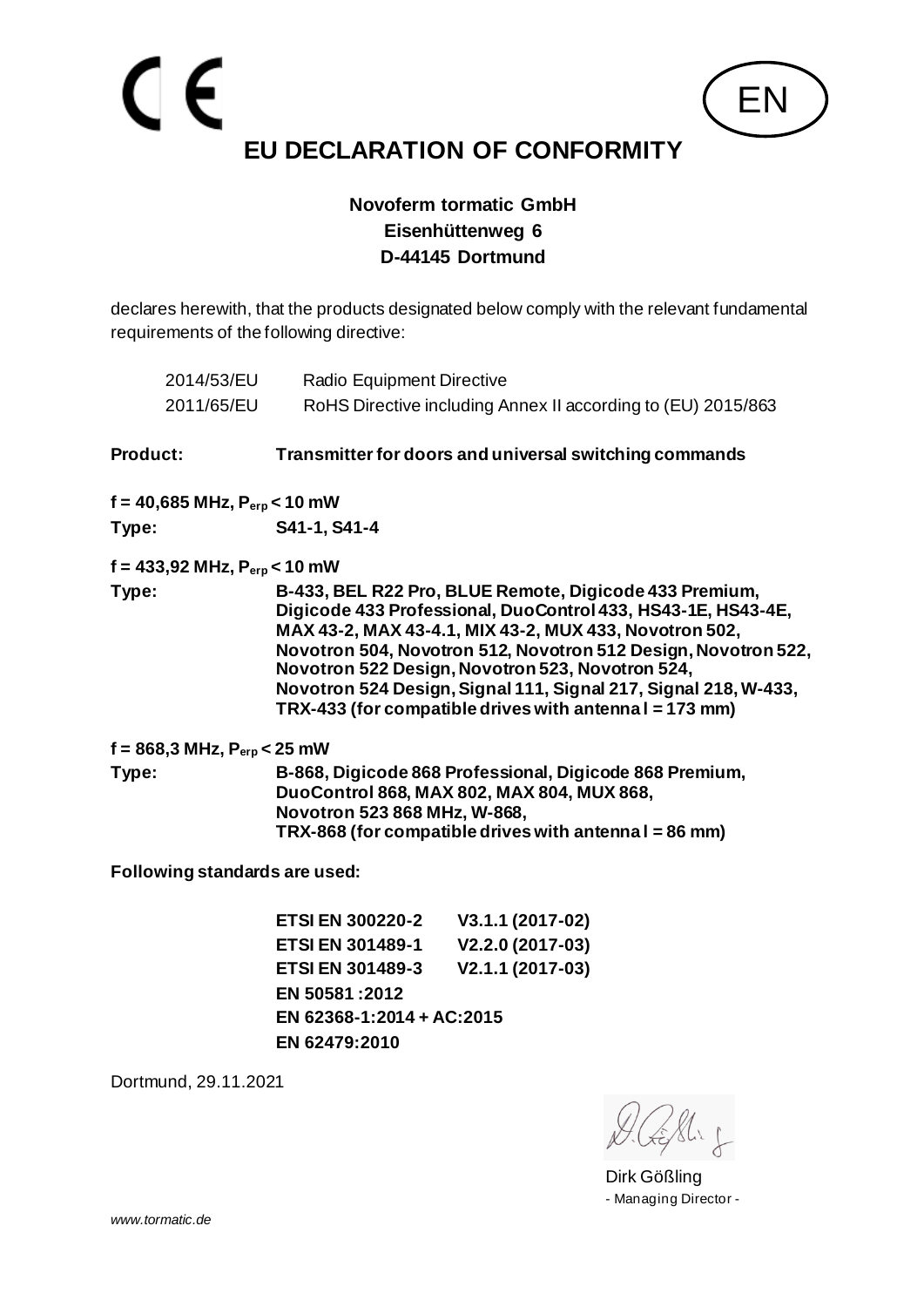

déclare par la présente que les produits ci-après énoncés se conforment, à condition d'être utilisés conformément à leur destination, aux exigences des directives suivantes :

| 2014/53/EU                                               | Directive sur les installations radioélectriques                                                                                                                                                                                                                                                                                                                                                                                                     |
|----------------------------------------------------------|------------------------------------------------------------------------------------------------------------------------------------------------------------------------------------------------------------------------------------------------------------------------------------------------------------------------------------------------------------------------------------------------------------------------------------------------------|
| 2011/65/EU                                               | Directive RoHS, y compris annexe II conformément à (EC)<br>2015/863                                                                                                                                                                                                                                                                                                                                                                                  |
| Appareil:                                                | Émetteur pour portails et tâches de commutation générales                                                                                                                                                                                                                                                                                                                                                                                            |
| $f = 40,685 \text{ MHz}, P_{erp} < 10 \text{ mW}$        |                                                                                                                                                                                                                                                                                                                                                                                                                                                      |
| Types:                                                   | S41-1, S41-4                                                                                                                                                                                                                                                                                                                                                                                                                                         |
| $f = 433,92$ MHz, $P_{\text{erp}} < 10$ mW               |                                                                                                                                                                                                                                                                                                                                                                                                                                                      |
| Types:                                                   | B-433, BEL R22 Pro, BLUE Remote, Digicode 433 Premium,<br>Digicode 433 Professional, DuoControl 433, HS43-1E, HS43-4E,<br>MAX 43-2, MAX 43-4.1, MIX 43-2, MUX 433, Novotron 502,<br>Novotron 504, Novotron 512, Novotron 512 Design, Novotron 522,<br>Novotron 522 Design, Novotron 523, Novotron 524,<br>Novotron 524 Design, Signal 111, Signal 217, Signal 218, W-433,<br>TRX-433 (dans des entraînements compatibles avec antenne I =<br>173 mm) |
| $f = 868, 3 \text{ MHz}, P_{\text{erp}} < 25 \text{ mW}$ |                                                                                                                                                                                                                                                                                                                                                                                                                                                      |
| Types:                                                   | B-868, Digicode 868 Professional, Digicode 868 Premium,<br>DuoControl 868, MAX 802, MAX 804, MUX 868,<br>Novotron 523 868 MHz, W-868,<br>TRX-868 (dans des entraînements compatibles avec antenne I =<br>86 mm)                                                                                                                                                                                                                                      |

**Les normes suivantes ont été appliquées :**

**ETSI EN 300220-2 V3.1.1 (2017-02) ETSI EN 301489-1 V2.2.0 (2017-03) ETSI EN 301489-3 V2.1.1 (2017-03) EN 50581 :2012 EN 62368-1:2014 + AC:2015 EN 62479:2010**

Dirk Gößling - Managing Director -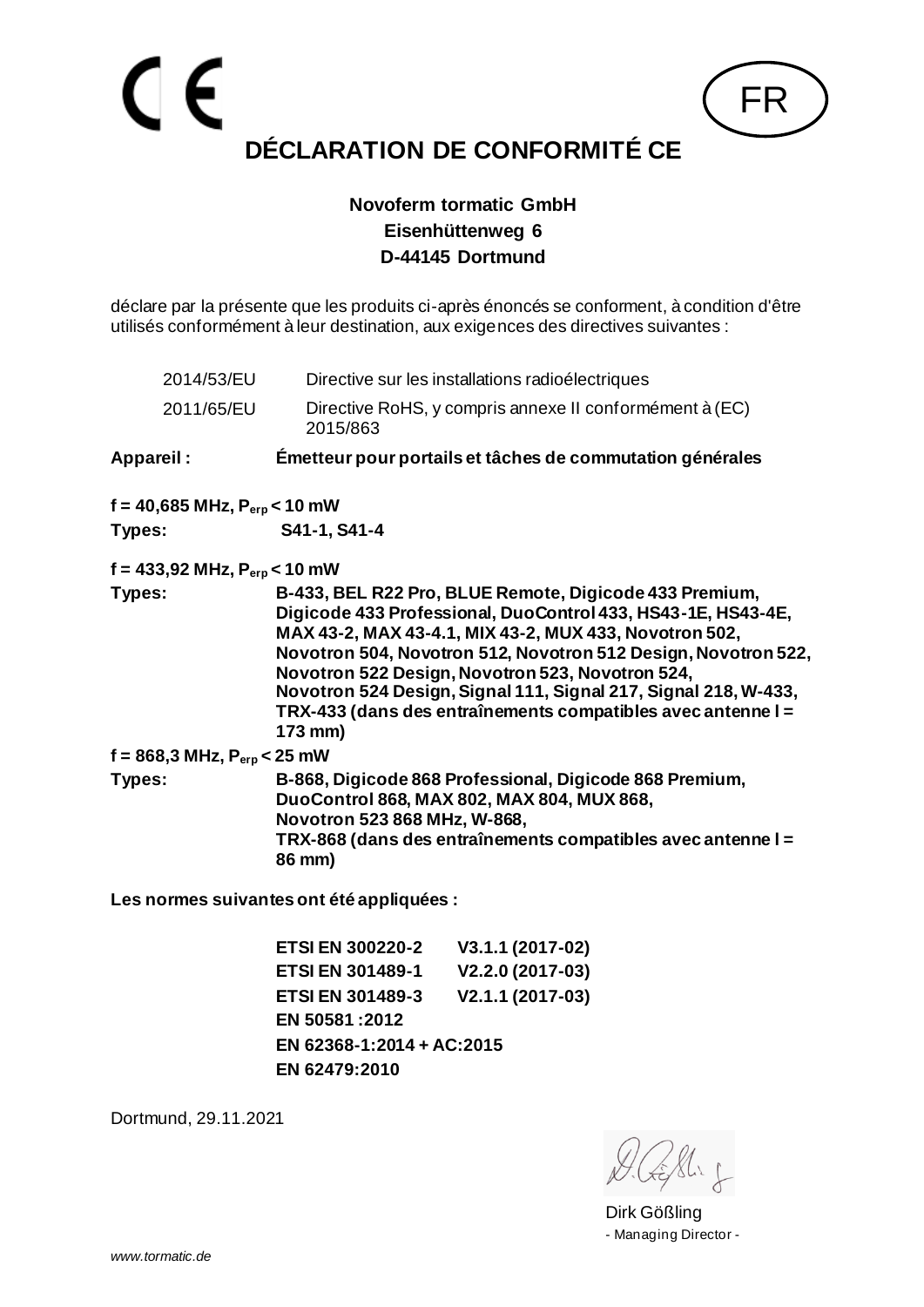**Novoferm tormatic GmbH Eisenhüttenweg 6 D-44145 Dortmund**

verklaart hiermee dat de hiernavolgend vermelde producten bij doelmatig gebruik de fundamentele eisen van de volgende richtlijnen vervullen:

|          | 2014/53/EU<br>2011/65/EU                                 | Richtlijn inzake radioapparatuur     | RoHS-richtlijn, inclusief bijlage II volgens (EU) 2015/863                                                                                                                                                                                                                                                                                                                                                                                 |  |
|----------|----------------------------------------------------------|--------------------------------------|--------------------------------------------------------------------------------------------------------------------------------------------------------------------------------------------------------------------------------------------------------------------------------------------------------------------------------------------------------------------------------------------------------------------------------------------|--|
| Toestel: |                                                          |                                      | Zender voor poorten en algemene schakeltaken                                                                                                                                                                                                                                                                                                                                                                                               |  |
|          | $f = 40,685 \text{ MHz}, P_{\text{erp}} < 10 \text{ mW}$ |                                      |                                                                                                                                                                                                                                                                                                                                                                                                                                            |  |
| Type:    |                                                          | S41-1, S41-4                         |                                                                                                                                                                                                                                                                                                                                                                                                                                            |  |
|          | $f = 433,92 \text{ MHz}, P_{\text{erp}} < 10 \text{ mW}$ |                                      |                                                                                                                                                                                                                                                                                                                                                                                                                                            |  |
| Type:    |                                                          |                                      | B-433, BEL R22 Pro, BLUE Remote, Digicode 433 Premium,<br>Digicode 433 Professional, DuoControl 433, HS43-1E, HS43-4E,<br>MAX 43-2, MAX 43-4.1, MIX 43-2, MUX 433, Novotron 502,<br>Novotron 504, Novotron 512, Novotron 512 Design, Novotron 522,<br>Novotron 522 Design, Novotron 523, Novotron 524,<br>Novotron 524 Design, Signal 111, Signal 217, Signal 218, W-433,<br>TRX-433 (in compatibele aandrijvingen met antenne I = 173 mm) |  |
|          | $f = 868,3 \text{ MHz}, P_{\text{erp}} < 25 \text{ mW}$  |                                      |                                                                                                                                                                                                                                                                                                                                                                                                                                            |  |
| Type:    |                                                          | Novotron 523 868 MHz, W-868,         | B-868, Digicode 868 Professional, Digicode 868 Premium,<br>DuoControl 868, MAX 802, MAX 804, MUX 868,<br>TRX-868 (in compatibele aandrijvingen met antenne I = 86 mm)                                                                                                                                                                                                                                                                      |  |
|          |                                                          | De volgende normen werden toegepast: |                                                                                                                                                                                                                                                                                                                                                                                                                                            |  |
|          |                                                          | <b>ETSI EN 300220-2</b>              | V3.1.1 (2017-02)                                                                                                                                                                                                                                                                                                                                                                                                                           |  |
|          |                                                          | <b>ETSI EN 301489-1</b>              | V2.2.0 (2017-03)                                                                                                                                                                                                                                                                                                                                                                                                                           |  |

**ETSI EN 301489-3 V2.1.1 (2017-03)**

**EN 50581 :2012 EN 62368-1:2014 + AC:2015 EN 62479:2010**

Dortmund, 29.11.2021

NL

Dirk Gößling - Managing Director -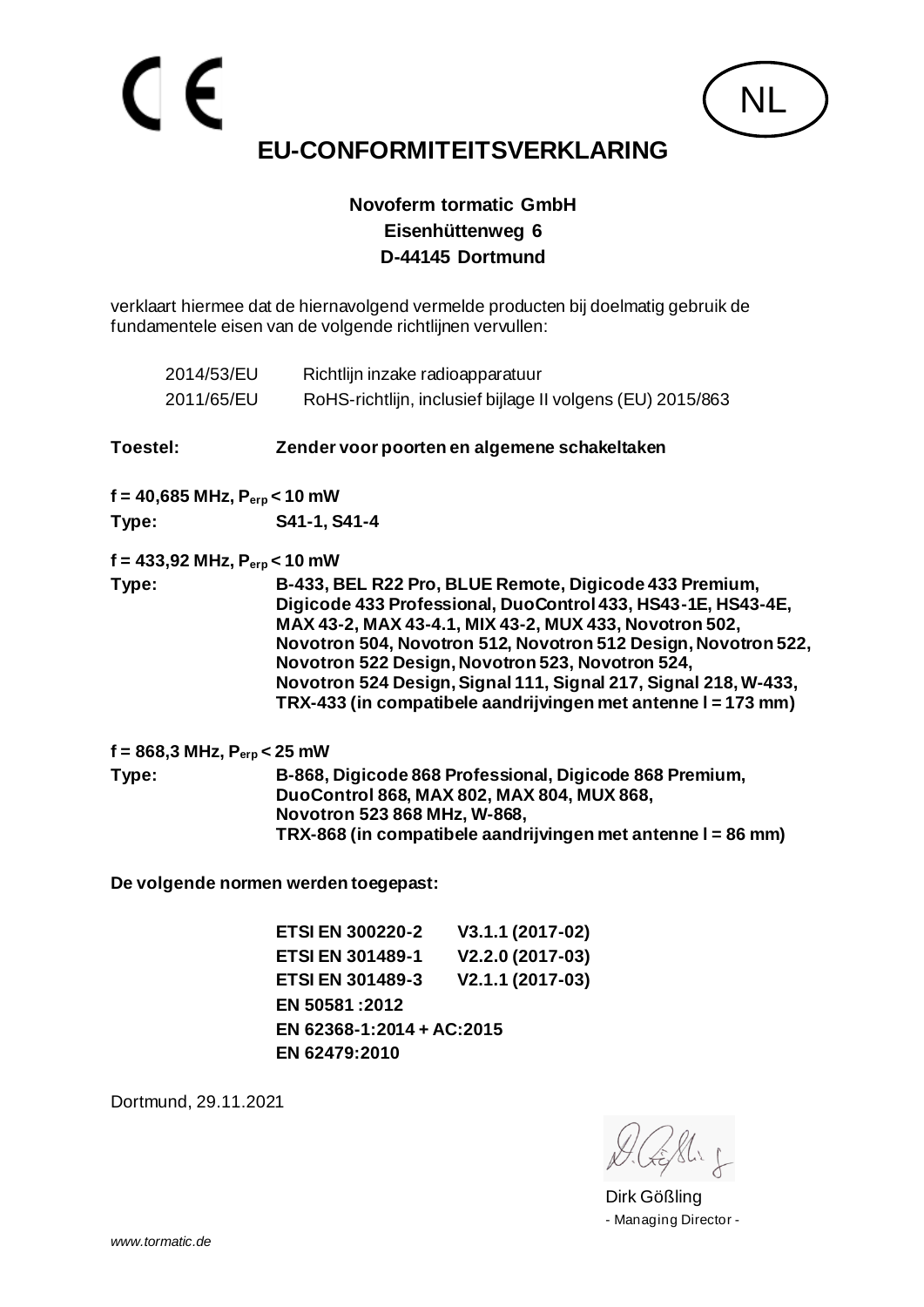

# **EU PROHLÁŠENÍ O SHODĚ**

#### **Novoferm tormatic GmbH Eisenhüttenweg 6 D-44145 Dortmund**

tímto prohlašuje, že níže uvedené výrobky při používání v souladu s určeným účelem odpovídají základním požadavkům následujících směrnic:

| 2014/53/EU                                               | směrnice o rádiových zařízeních                                                                                                                                                                                                                                                                                                                                                                                                       |                                                      |  |
|----------------------------------------------------------|---------------------------------------------------------------------------------------------------------------------------------------------------------------------------------------------------------------------------------------------------------------------------------------------------------------------------------------------------------------------------------------------------------------------------------------|------------------------------------------------------|--|
| 2011/65/EU                                               |                                                                                                                                                                                                                                                                                                                                                                                                                                       | směrnice RoHS, včetně přílohy II podle (EU) 2015/863 |  |
| Přístroj:                                                |                                                                                                                                                                                                                                                                                                                                                                                                                                       | vysílač pro vrata a brány a obecné spínací úkony     |  |
| $f = 40,685 \text{ MHz}, P_{\text{erp}} < 10 \text{ mW}$ |                                                                                                                                                                                                                                                                                                                                                                                                                                       |                                                      |  |
| Typ:                                                     | S41-1, S41-4                                                                                                                                                                                                                                                                                                                                                                                                                          |                                                      |  |
| $f = 433,92$ MHz, $P_{exp} < 10$ mW                      |                                                                                                                                                                                                                                                                                                                                                                                                                                       |                                                      |  |
| Typ:                                                     | B-433, BEL R22 Pro, BLUE Remote, Digicode 433 Premium,<br>Digicode 433 Professional, DuoControl 433, HS43-1E, HS43-4E,<br>MAX 43-2, MAX 43-4.1, MIX 43-2, MUX 433, Novotron 502,<br>Novotron 504, Novotron 512, Novotron 512 Design, Novotron 522,<br>Novotron 522 Design, Novotron 523, Novotron 524,<br>Novotron 524 Design, Signal 111, Signal 217, Signal 218, W-433,<br>TRX-433 (v kompatibilních pohonech s anténou I = 173 mm) |                                                      |  |
| $f = 868, 3 \text{ MHz}, P_{\text{erp}} < 25 \text{ mW}$ |                                                                                                                                                                                                                                                                                                                                                                                                                                       |                                                      |  |
| Typ:                                                     | B-868, Digicode 868 Professional, Digicode 868 Premium,<br>DuoControl 868, MAX 802, MAX 804, MUX 868,<br>Novotron 523 868 MHz, W-868,<br>TRX-868 (v kompatibilních pohonech s anténou I = 86 mm)                                                                                                                                                                                                                                      |                                                      |  |
| Byly použity následující normy:                          |                                                                                                                                                                                                                                                                                                                                                                                                                                       |                                                      |  |
|                                                          | <b>ETSI EN 300220-2</b>                                                                                                                                                                                                                                                                                                                                                                                                               | V3.1.1 (2017-02)                                     |  |
|                                                          | <b>ETSI EN 301489-1</b>                                                                                                                                                                                                                                                                                                                                                                                                               | V2.2.0 (2017-03)                                     |  |

**ETSI EN 301489-3 V2.1.1 (2017-03)**

**EN 50581 :2012 EN 62368-1:2014 + AC:2015 EN 62479:2010**

Dirk Gößling - Managing Director -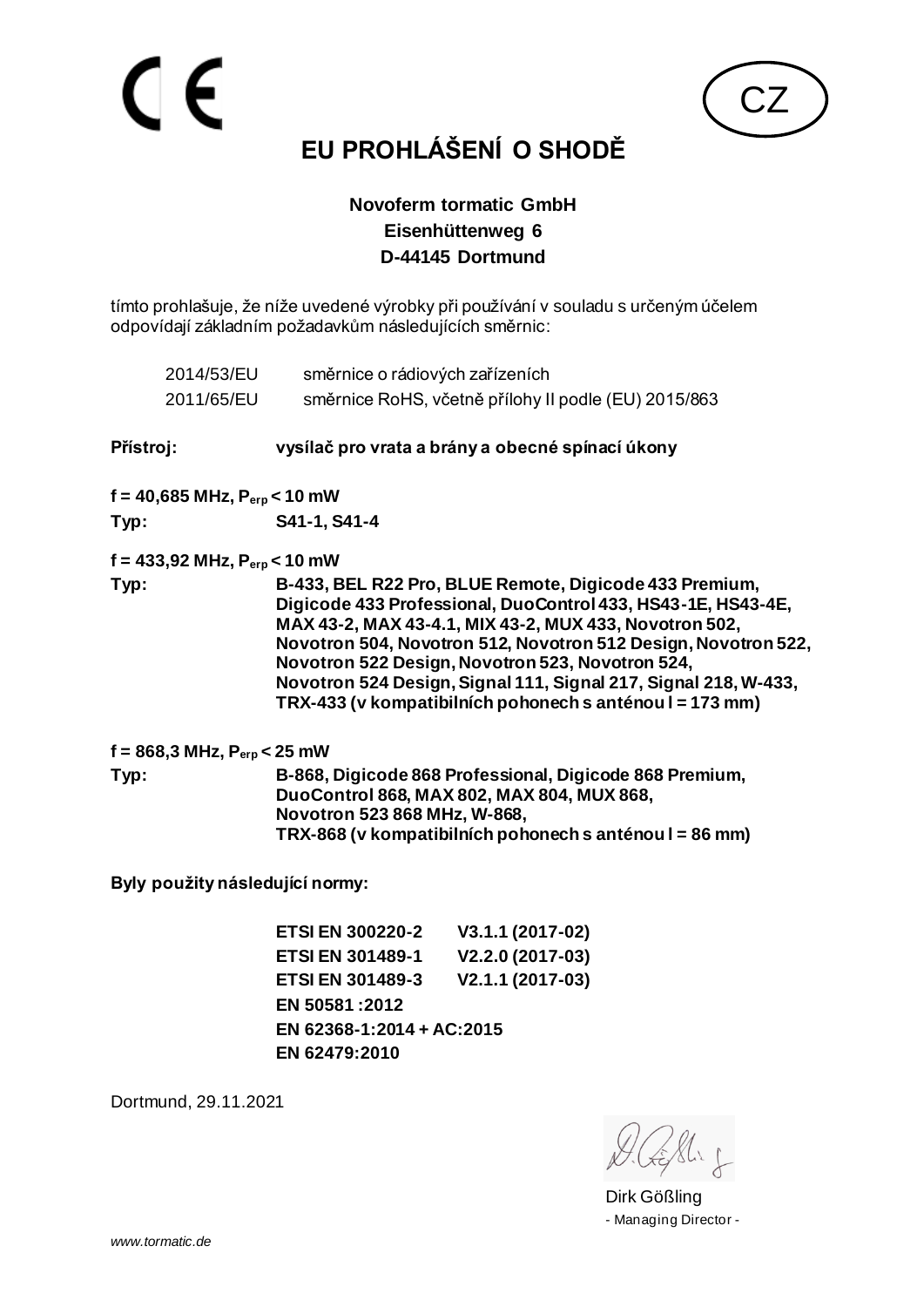erklærer hermed, at de nedenfor anførte produkter, ved hensigtsmæssig anvendelse, opfylder de grundlæggende krav i henhold til følgende direktiver:

| 2014/53/EU                                               | Radioudstyrsdirektivet                                                                                                                                                                                                                                                                                                                                                                                                             |  |
|----------------------------------------------------------|------------------------------------------------------------------------------------------------------------------------------------------------------------------------------------------------------------------------------------------------------------------------------------------------------------------------------------------------------------------------------------------------------------------------------------|--|
| 2011/65/EU                                               | RoHS-retningslinje, inklusive bilag II iht. (EU) 2015/863                                                                                                                                                                                                                                                                                                                                                                          |  |
| <b>Apparater:</b>                                        | Sendere beregnet til porte og almindelige koblingsopgaver                                                                                                                                                                                                                                                                                                                                                                          |  |
| $f = 40,685 \text{ MHz}, P_{\text{erp}} < 10 \text{ mW}$ |                                                                                                                                                                                                                                                                                                                                                                                                                                    |  |
| Type:                                                    | S41-1, S41-4                                                                                                                                                                                                                                                                                                                                                                                                                       |  |
| $f = 433,92$ MHz, $P_{\text{erp}} < 10$ mW               |                                                                                                                                                                                                                                                                                                                                                                                                                                    |  |
| Type:                                                    | B-433, BEL R22 Pro, BLUE Remote, Digicode 433 Premium,<br>Digicode 433 Professional, DuoControl 433, HS43-1E, HS43-4E,<br>MAX 43-2, MAX 43-4.1, MIX 43-2, MUX 433, Novotron 502,<br>Novotron 504, Novotron 512, Novotron 512 Design, Novotron 522,<br>Novotron 522 Design, Novotron 523, Novotron 524,<br>Novotron 524 Design, Signal 111, Signal 217, Signal 218, W-433,<br>TRX-433 (i kompatible motorer med antenne I = 173 mm) |  |
| $f = 868, 3 \text{ MHz}, P_{\text{erp}} < 25 \text{ mW}$ |                                                                                                                                                                                                                                                                                                                                                                                                                                    |  |
| Type:                                                    | B-868, Digicode 868 Professional, Digicode 868 Premium,<br>DuoControl 868, MAX 802, MAX 804, MUX 868,<br>Novotron 523 868 MHz, W-868,<br>TRX-868 (i kompatible motorer med antenne I = 86 mm)                                                                                                                                                                                                                                      |  |
|                                                          | Der blev anvendt følgende standarder:                                                                                                                                                                                                                                                                                                                                                                                              |  |
|                                                          | <b>ETSI EN 300220-2</b><br>V3.1.1 (2017-02)                                                                                                                                                                                                                                                                                                                                                                                        |  |
|                                                          | V2.2.0 (2017-03)<br><b>ETSI EN 301489-1</b>                                                                                                                                                                                                                                                                                                                                                                                        |  |
|                                                          | V2.1.1 (2017-03)<br><b>ETSI EN 301489-3</b><br>EN 50581:2012                                                                                                                                                                                                                                                                                                                                                                       |  |
|                                                          | EN 62368-1:2014 + AC:2015                                                                                                                                                                                                                                                                                                                                                                                                          |  |

Dortmund, 29.11.2021

**EN 62479:2010**

Dirk Gößling - Managing Director -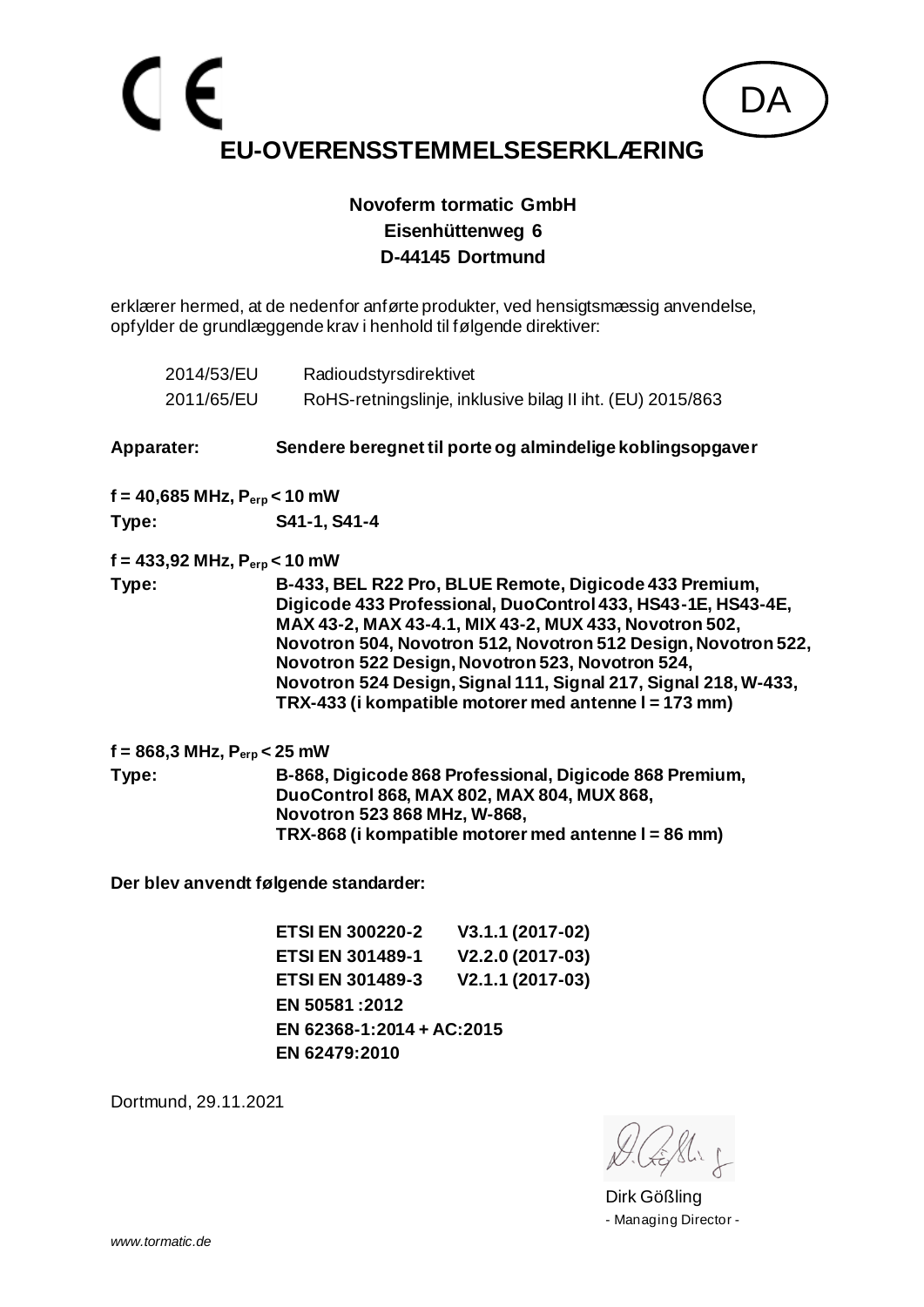

Declara que los siguientes productos cumplan con los requisitos esenciales de las siguientes directivas, cuando se utilizan según lo previsto:

2014/53/EU Directiva de sistemas de radio 2011/65/EU Directiva RoHS (por sus siglas en inglés), inclusive Anexo II conforme a 2015/863 (UE)

**Equipo: Transmisor para portones y funciones de conmutación generales**

**f = 40,685 MHz, Perp < 10 mW**

**Tipo: S41-1, S41-4**

**f = 433,92 MHz, Perp < 10 mW**

**Tipo: B-433, BEL R22 Pro, BLUE Remote, Digicode 433 Premium, Digicode 433 Professional, DuoControl 433, HS43-1E, HS43-4E, MAX 43-2, MAX 43-4.1, MIX 43-2, MUX 433, Novotron 502, Novotron 504, Novotron 512, Novotron 512 Design, Novotron 522, Novotron 522 Design, Novotron 523, Novotron 524, Novotron 524 Design, Signal 111, Signal 217, Signal 218, W-433, TRX-433 (In accionamientos compatibles con antena l = 173 mm)**

**f = 868,3 MHz, Perp < 25 mW Tipo: B-868, Digicode 868 Professional, Digicode 868 Premium, DuoControl 868, MAX 802, MAX 804, MUX 868, Novotron 523 868 MHz, W-868, TRX-868 (In accionamientos compatibles con antena l = 86 mm)**

**Se aplicaron las siguientes normas:**

**ETSI EN 300220-2 V3.1.1 (2017-02) ETSI EN 301489-1 V2.2.0 (2017-03) ETSI EN 301489-3 V2.1.1 (2017-03) EN 50581 :2012 EN 62368-1:2014 + AC:2015 EN 62479:2010**

Dirk Gößling - Managing Director -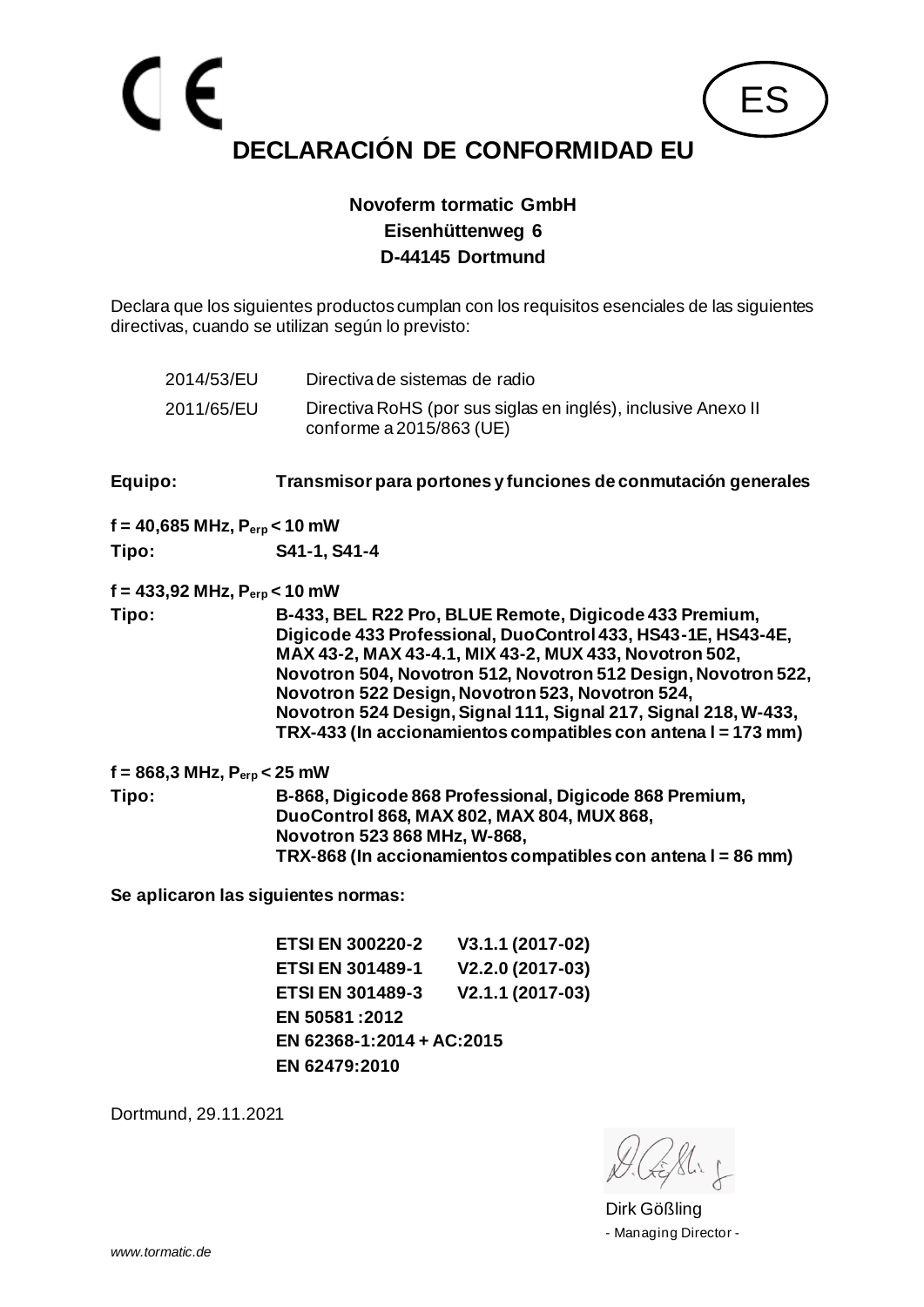

# **ΔΗΛΩΣΗ ΣΥΜΜΟΡΦΩΣΗΣ Ε.Ε.**

#### Η ΕΤΑΙΡΕΙΑ **Novoferm tormatic GmbH Eisenhüttenweg 6 D-44145 Dortmund**

δηλώνει με το παρόν ότι τα ακολούθως αναφερόμενα προϊόντα με την ενδεδειγμένη χρήση ανταποκρίνονται στις βασικές απαιτήσεις των ακόλουθων Οδηγιών:

| 2014/53/EU                                               | Οδηγία ραδιοεγκαταστάσεων                                                                                                                                                                                                                                                                                                                                                                                                                       |  |
|----------------------------------------------------------|-------------------------------------------------------------------------------------------------------------------------------------------------------------------------------------------------------------------------------------------------------------------------------------------------------------------------------------------------------------------------------------------------------------------------------------------------|--|
| 2011/65/EU                                               | Κατευθυντήρια οδηγία RoHS, συμπεριλαμβανομένου του<br>παραρτήματος ΙΙ κατά (ΕΕ) 2015/863                                                                                                                                                                                                                                                                                                                                                        |  |
| Συσκευή:                                                 | Πομπός για πόρτες και γενικές λειτουργίες<br>ενεργοποίησης/απενεργοποίησης                                                                                                                                                                                                                                                                                                                                                                      |  |
| $f = 40,685 \text{ MHz}, P_{\text{erp}} < 10 \text{ mW}$ |                                                                                                                                                                                                                                                                                                                                                                                                                                                 |  |
| Τύπος:                                                   | S41-1, S41-4                                                                                                                                                                                                                                                                                                                                                                                                                                    |  |
| $f = 433,92 \text{ MHz}, P_{\text{erp}} < 10 \text{ mW}$ |                                                                                                                                                                                                                                                                                                                                                                                                                                                 |  |
| Τύπος:                                                   | B-433, BEL R22 Pro, BLUE Remote, Digicode 433 Premium,<br>Digicode 433 Professional, DuoControl 433, HS43-1E, HS43-4E,<br>MAX 43-2, MAX 43-4.1, MIX 43-2, MUX 433, Novotron 502,<br>Novotron 504, Novotron 512, Novotron 512 Design, Novotron 522,<br>Novotron 522 Design, Novotron 523, Novotron 524,<br>Novotron 524 Design, Signal 111, Signal 217, Signal 218, W-433,<br>TRX-433 (σε συμβατούς μηχανισμούς κίνησης με κεραία I = 173<br>mm) |  |
| $f = 868, 3 \text{ MHz}, P_{\text{erp}} < 25 \text{ mW}$ |                                                                                                                                                                                                                                                                                                                                                                                                                                                 |  |
| Τύπος:                                                   | B-868, Digicode 868 Professional, Digicode 868 Premium,<br>DuoControl 868, MAX 802, MAX 804, MUX 868,<br>Novotron 523 868 MHz, W-868,<br>TRX-868 (σε συμβατούς μηχανισμούς κίνησης με κεραία I = 86<br>mm)                                                                                                                                                                                                                                      |  |
|                                                          |                                                                                                                                                                                                                                                                                                                                                                                                                                                 |  |

**Εφαρμόσθηκαν τα ακόλουθα πρότυπα:**

**ETSI EN 300220-2 V3.1.1 (2017-02) ETSI EN 301489-1 V2.2.0 (2017-03) ETSI EN 301489-3 V2.1.1 (2017-03) EN 50581 :2012 EN 62368-1:2014 + AC:2015 EN 62479:2010**

Dirk Gößling - Managing Director -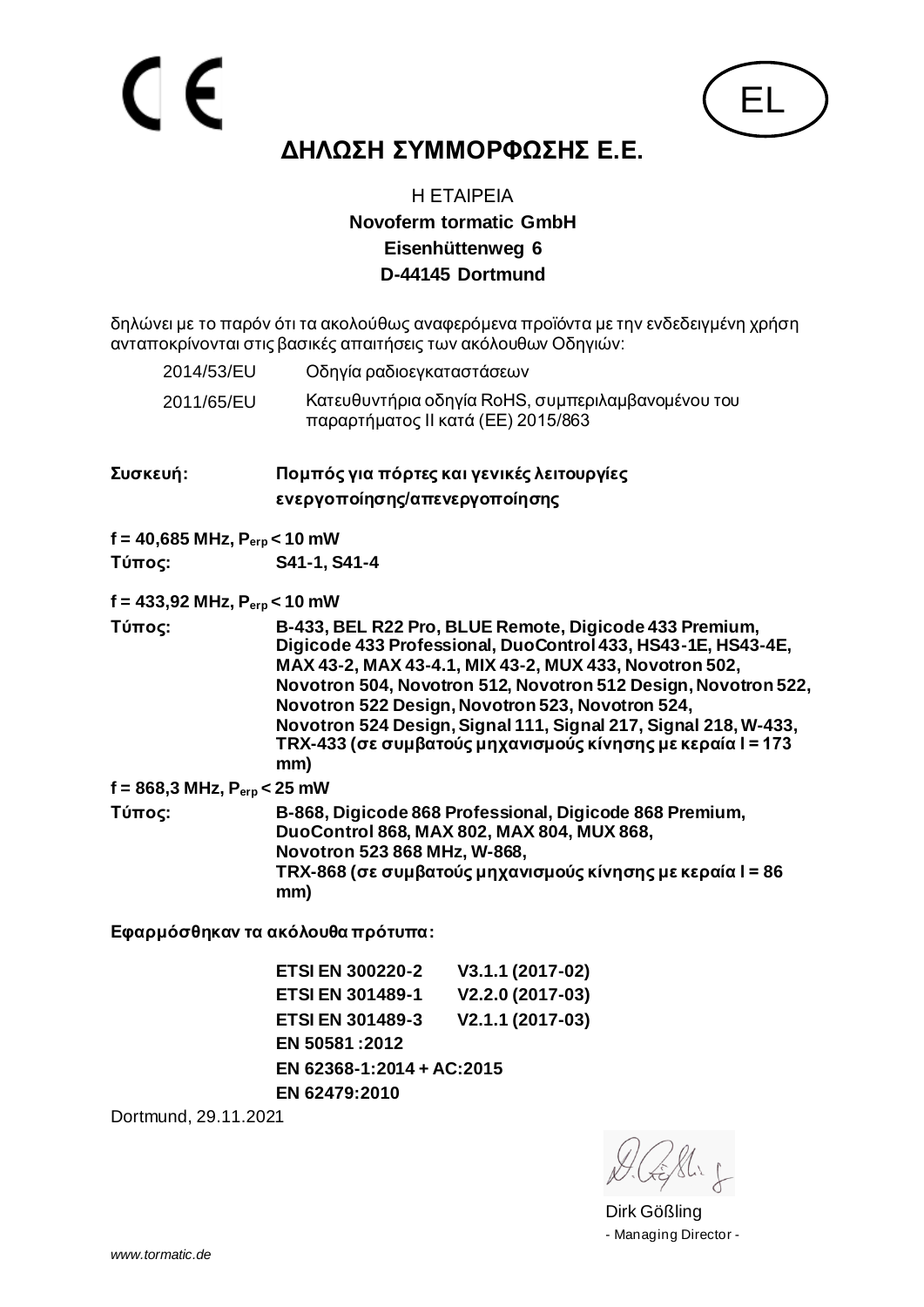

## **EU-IZJAVA SUGLASNOSTI**

#### **Novoferm tormatic GmbH Eisenhüttenweg 6 D-44145 Dortmund**

ovime izjavljuje, da dolje navedeni proizvodi kod pravilne uporabe odgovaraju načelnim zahtjevima sljedećih smjernica:

|         | 2014/53/EU<br>2011/65/EU                                 | smjernica radio uređaja                                                                                                                                                                                                                                                                                                                                                                                                              | Direktiva RoHS, uključen prilog II. prema (EU) br. 2015/863 |  |
|---------|----------------------------------------------------------|--------------------------------------------------------------------------------------------------------------------------------------------------------------------------------------------------------------------------------------------------------------------------------------------------------------------------------------------------------------------------------------------------------------------------------------|-------------------------------------------------------------|--|
|         |                                                          |                                                                                                                                                                                                                                                                                                                                                                                                                                      |                                                             |  |
| Uređaj: |                                                          |                                                                                                                                                                                                                                                                                                                                                                                                                                      | Odašiljač za vrata i općenite rasklopne zadatke             |  |
|         | f = 40,685 MHz, $P_{\text{erp}}$ < 10 mW                 |                                                                                                                                                                                                                                                                                                                                                                                                                                      |                                                             |  |
| Tip:    |                                                          | S41-1, S41-4                                                                                                                                                                                                                                                                                                                                                                                                                         |                                                             |  |
|         | $f = 433,92 \text{ MHz}, P_{\text{erp}} < 10 \text{ mW}$ |                                                                                                                                                                                                                                                                                                                                                                                                                                      |                                                             |  |
| Tip:    |                                                          | B-433, BEL R22 Pro, BLUE Remote, Digicode 433 Premium,<br>Digicode 433 Professional, DuoControl 433, HS43-1E, HS43-4E,<br>MAX 43-2, MAX 43-4.1, MIX 43-2, MUX 433, Novotron 502,<br>Novotron 504, Novotron 512, Novotron 512 Design, Novotron 522,<br>Novotron 522 Design, Novotron 523, Novotron 524,<br>Novotron 524 Design, Signal 111, Signal 217, Signal 218, W-433,<br>TRX-433 (u kompatibilnim pogonima s antenom I = 173 mm) |                                                             |  |
|         | f = 868,3 MHz, $P_{\text{erp}}$ < 25 mW                  |                                                                                                                                                                                                                                                                                                                                                                                                                                      |                                                             |  |
| Tip:    |                                                          | B-868, Digicode 868 Professional, Digicode 868 Premium,<br>DuoControl 868, MAX 802, MAX 804, MUX 868,<br>Novotron 523 868 MHz, W-868,<br>TRX-868 (u kompatibilnim pogonima s antenom I = 86 mm)                                                                                                                                                                                                                                      |                                                             |  |
|         |                                                          | Primijenjene su sljedeće norme:                                                                                                                                                                                                                                                                                                                                                                                                      |                                                             |  |
|         |                                                          | <b>ETSI EN 300220-2</b>                                                                                                                                                                                                                                                                                                                                                                                                              | V3.1.1 (2017-02)                                            |  |
|         |                                                          | ETSI EN 301489-1 V2.2.0 (2017-03)                                                                                                                                                                                                                                                                                                                                                                                                    |                                                             |  |
|         |                                                          | <b>ETSI EN 301489-3</b>                                                                                                                                                                                                                                                                                                                                                                                                              | V2.1.1 (2017-03)                                            |  |
|         |                                                          | EN 50581:2012                                                                                                                                                                                                                                                                                                                                                                                                                        |                                                             |  |
|         |                                                          | EN 62368-1:2014 + AC:2015                                                                                                                                                                                                                                                                                                                                                                                                            |                                                             |  |

**EN 62479:2010**

Dirk Gößling - Managing Director -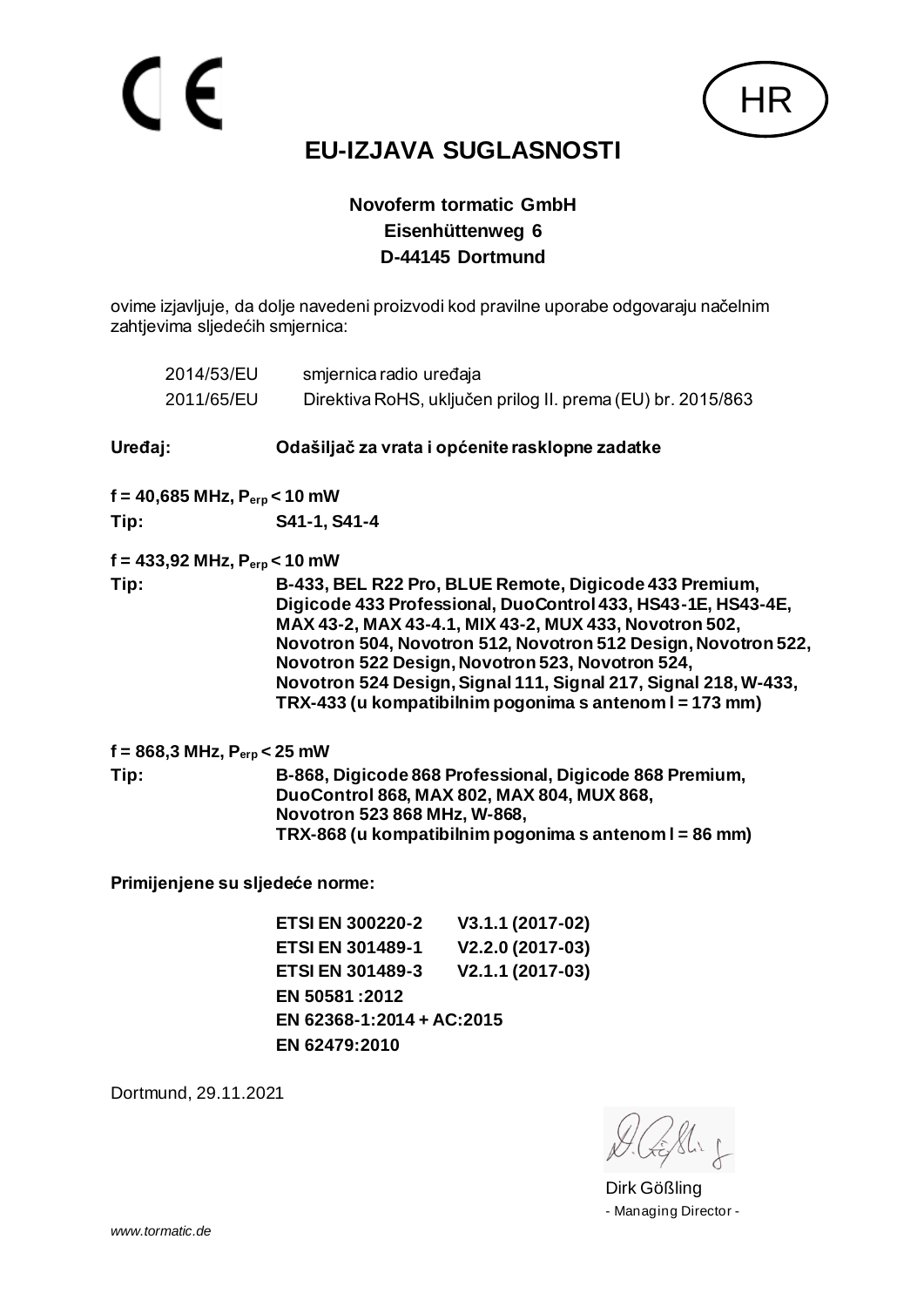cég kijelenti, hogy az alábbiakban felsorolt termékek rendeltetésszerű használatnál megfelelnek az alábbi irányelvekben megfogalmazott követelményeknek.

|           | 2014/53/EU<br>2011/65/EU                                 |                                                                                                                                                                                                  | rádióberendezések forgalmazására vonatkozó irányelv<br>RoHS-irányelv, az (EU) 2015/863 II. Mellékletével                                                                                                                                                                                                                                                                                                                              |
|-----------|----------------------------------------------------------|--------------------------------------------------------------------------------------------------------------------------------------------------------------------------------------------------|---------------------------------------------------------------------------------------------------------------------------------------------------------------------------------------------------------------------------------------------------------------------------------------------------------------------------------------------------------------------------------------------------------------------------------------|
| Készülék: |                                                          |                                                                                                                                                                                                  | adókészülék kapukhoz és általános kapcsolási feladatokhoz                                                                                                                                                                                                                                                                                                                                                                             |
|           | $f = 40,685 \text{ MHz}, P_{\text{erp}} < 10 \text{ mW}$ |                                                                                                                                                                                                  |                                                                                                                                                                                                                                                                                                                                                                                                                                       |
| Tipus:    |                                                          | S41-1, S41-4                                                                                                                                                                                     |                                                                                                                                                                                                                                                                                                                                                                                                                                       |
|           | $f = 433,92$ MHz, $P_{\text{erp}} < 10$ mW               |                                                                                                                                                                                                  |                                                                                                                                                                                                                                                                                                                                                                                                                                       |
| Típus:    |                                                          |                                                                                                                                                                                                  | B-433, BEL R22 Pro, BLUE Remote, Digicode 433 Premium,<br>Digicode 433 Professional, DuoControl 433, HS43-1E, HS43-4E,<br>MAX 43-2, MAX 43-4.1, MIX 43-2, MUX 433, Novotron 502,<br>Novotron 504, Novotron 512, Novotron 512 Design, Novotron 522,<br>Novotron 522 Design, Novotron 523, Novotron 524,<br>Novotron 524 Design, Signal 111, Signal 217, Signal 218, W-433,<br>TRX-433 (kompatibilis hajtásokban I = 173 mm antennával) |
|           | $f = 868, 3 \text{ MHz}, P_{\text{erp}} < 25 \text{ mW}$ |                                                                                                                                                                                                  |                                                                                                                                                                                                                                                                                                                                                                                                                                       |
| Típus:    |                                                          | B-868, Digicode 868 Professional, Digicode 868 Premium,<br>DuoControl 868, MAX 802, MAX 804, MUX 868,<br>Novotron 523 868 MHz, W-868,<br>TRX-868 (kompatibilis hajtásokban I = 86 mm antennával) |                                                                                                                                                                                                                                                                                                                                                                                                                                       |
|           |                                                          | Az alábbi szabványokat alkalmazták:                                                                                                                                                              |                                                                                                                                                                                                                                                                                                                                                                                                                                       |
|           |                                                          | <b>ETSI EN 300220-2</b>                                                                                                                                                                          | V3.1.1 (2017-02)                                                                                                                                                                                                                                                                                                                                                                                                                      |
|           |                                                          | <b>ETSI EN 301489-1</b>                                                                                                                                                                          | V2.2.0 (2017-03)                                                                                                                                                                                                                                                                                                                                                                                                                      |
|           |                                                          | <b>ETSI EN 301489-3</b>                                                                                                                                                                          | V2.1.1 (2017-03)                                                                                                                                                                                                                                                                                                                                                                                                                      |
|           |                                                          | EN 50581:2012                                                                                                                                                                                    |                                                                                                                                                                                                                                                                                                                                                                                                                                       |
|           |                                                          | EN 62368-1:2014 + AC:2015                                                                                                                                                                        |                                                                                                                                                                                                                                                                                                                                                                                                                                       |

Dortmund, 29.11.2021

**EN 62479:2010**

HU

Dirk Gößling - Managing Director -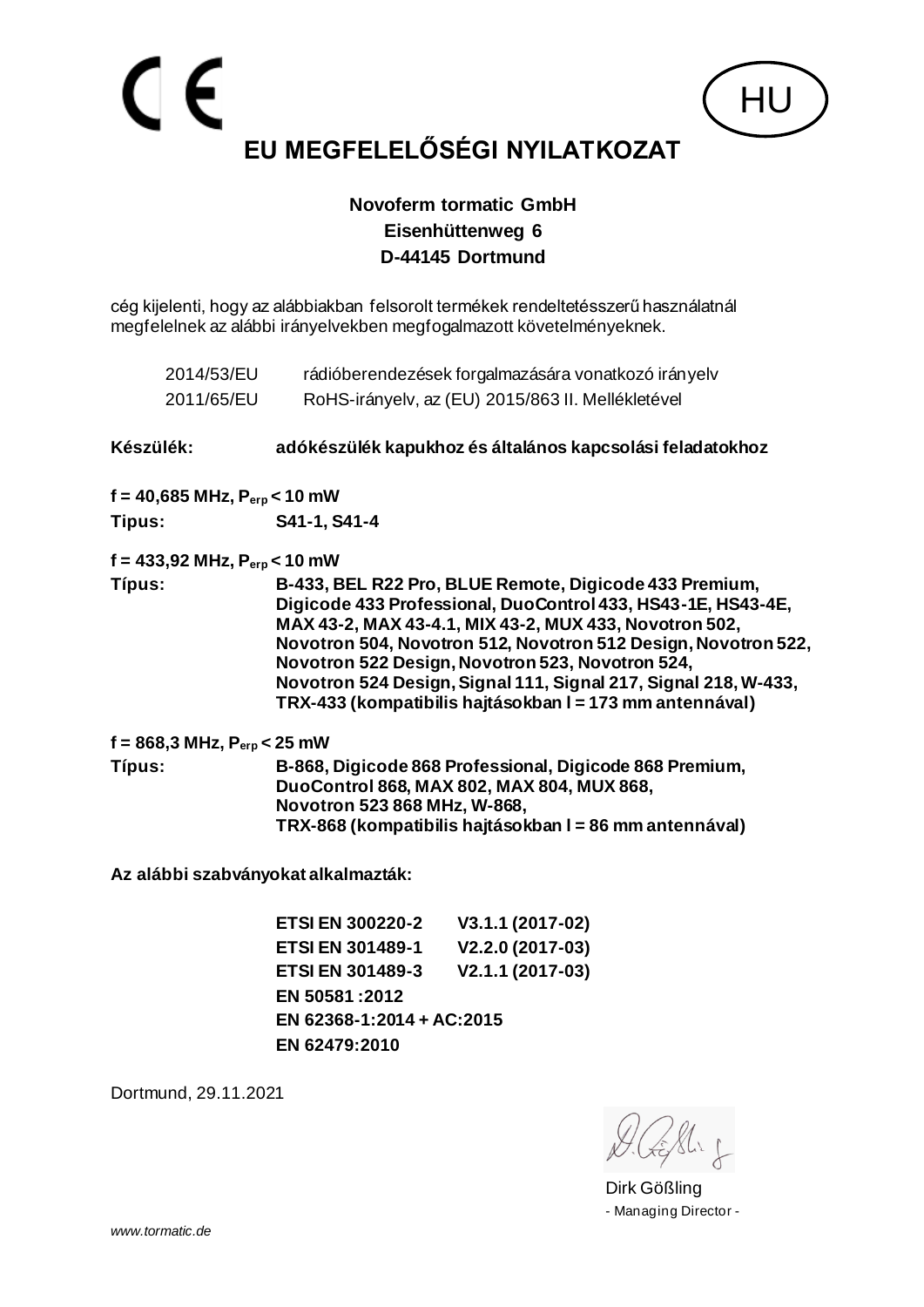**Novoferm tormatic GmbH Eisenhüttenweg 6 D-44145 Dortmund**

con la presente dichiara che i seguenti prodotti per l'uso conforme alla destinazione sono d'uso conformi ai requisiti essenziali delle seguenti direttive:

| 2014/53/EU                                               |                                                                                                                                                                                                | Direttiva sulle apparecchiature radio 2014/53/EU                                                                                                                                                                                                                                                                                                                                                                                    |
|----------------------------------------------------------|------------------------------------------------------------------------------------------------------------------------------------------------------------------------------------------------|-------------------------------------------------------------------------------------------------------------------------------------------------------------------------------------------------------------------------------------------------------------------------------------------------------------------------------------------------------------------------------------------------------------------------------------|
| 2011/65/EU                                               |                                                                                                                                                                                                | Direttiva RoHS, Allegato II, conforme a (UE) 2015/863                                                                                                                                                                                                                                                                                                                                                                               |
| Apparecchio:                                             |                                                                                                                                                                                                | trasmettitore per porte e attività di commutazione generali                                                                                                                                                                                                                                                                                                                                                                         |
| $f = 40,685 \text{ MHz}, P_{\text{erp}} < 10 \text{ mW}$ |                                                                                                                                                                                                |                                                                                                                                                                                                                                                                                                                                                                                                                                     |
| Tipo:                                                    | S41-1, S41-4                                                                                                                                                                                   |                                                                                                                                                                                                                                                                                                                                                                                                                                     |
| $f = 433,92$ MHz, $P_{\text{erp}} < 10$ mW               |                                                                                                                                                                                                |                                                                                                                                                                                                                                                                                                                                                                                                                                     |
| Tipo:                                                    |                                                                                                                                                                                                | B-433, BEL R22 Pro, BLUE Remote, Digicode 433 Premium,<br>Digicode 433 Professional, DuoControl 433, HS43-1E, HS43-4E,<br>MAX 43-2, MAX 43-4.1, MIX 43-2, MUX 433, Novotron 502,<br>Novotron 504, Novotron 512, Novotron 512 Design, Novotron 522,<br>Novotron 522 Design, Novotron 523, Novotron 524,<br>Novotron 524 Design, Signal 111, Signal 217, Signal 218, W-433,<br>TRX-433 (in motori compatibili con antenna I = 173 mm) |
| $f = 868, 3 \text{ MHz}, P_{\text{erp}} < 25 \text{ mW}$ |                                                                                                                                                                                                |                                                                                                                                                                                                                                                                                                                                                                                                                                     |
| Tipo:                                                    | B-868, Digicode 868 Professional, Digicode 868 Premium,<br>DuoControl 868, MAX 802, MAX 804, MUX 868,<br>Novotron 523 868 MHz, W-868,<br>TRX-868 (in motori compatibili con antenna I = 86 mm) |                                                                                                                                                                                                                                                                                                                                                                                                                                     |
|                                                          | Sono state adottate le seguenti norme:                                                                                                                                                         |                                                                                                                                                                                                                                                                                                                                                                                                                                     |
|                                                          | <b>ETSI EN 300220-2</b>                                                                                                                                                                        | V3.1.1 (2017-02)                                                                                                                                                                                                                                                                                                                                                                                                                    |
|                                                          | <b>ETSI EN 301489-1</b>                                                                                                                                                                        | V2.2.0 (2017-03)                                                                                                                                                                                                                                                                                                                                                                                                                    |
|                                                          | <b>ETSI EN 301489-3</b>                                                                                                                                                                        | V2.1.1 (2017-03)                                                                                                                                                                                                                                                                                                                                                                                                                    |

**EN 50581 :2012 EN 62368-1:2014 + AC:2015 EN 62479:2010**

Dortmund, 29.11.2021

IT

Dirk Gößling - Managing Director -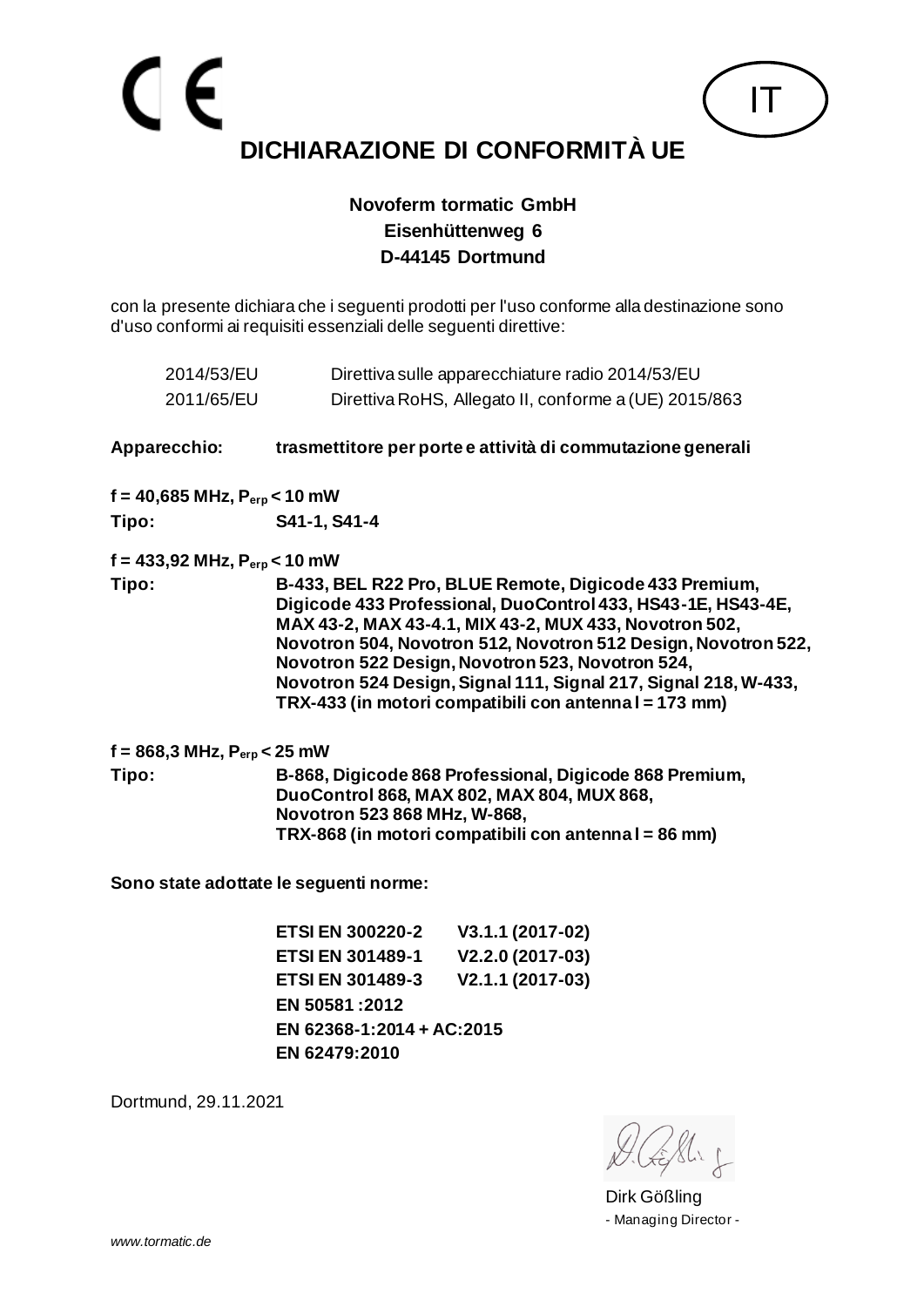# **EB - ATITIKTIES DEKLARACIJA**

#### **Novoferm tormatic GmbH Eisenhüttenweg 6 D-44145 Dortmund**

pareiškia, kad žemiau išvardinti, pagal specifikaciją naudojami produktai atitinka pagrindinius reikalavimus tokių direktyvų:

| 2014/53/ES                                                                                                                                                                                                                                                                                                                                                                                                                                 | Direktyva dėl radijo ryšio įrenginių                                                                                                                                                         |                                                         |
|--------------------------------------------------------------------------------------------------------------------------------------------------------------------------------------------------------------------------------------------------------------------------------------------------------------------------------------------------------------------------------------------------------------------------------------------|----------------------------------------------------------------------------------------------------------------------------------------------------------------------------------------------|---------------------------------------------------------|
| 2011/65/ES                                                                                                                                                                                                                                                                                                                                                                                                                                 |                                                                                                                                                                                              | RoHS direktyva, įskaitant II priedą pagal (ES) 2015/863 |
| <b>Prietaisas:</b>                                                                                                                                                                                                                                                                                                                                                                                                                         |                                                                                                                                                                                              | Siųstuvas vartams ir bendroms perjungimo užduotims      |
| $f = 40,685 \text{ MHz}, P_{erp} < 10 \text{ mW}$                                                                                                                                                                                                                                                                                                                                                                                          |                                                                                                                                                                                              |                                                         |
| Tipas:                                                                                                                                                                                                                                                                                                                                                                                                                                     | S41-1, S41-4                                                                                                                                                                                 |                                                         |
| $f = 433,92 \text{ MHz}, P_{erp} < 10 \text{ mW}$                                                                                                                                                                                                                                                                                                                                                                                          |                                                                                                                                                                                              |                                                         |
| B-433, BEL R22 Pro, BLUE Remote, Digicode 433 Premium,<br>Tipas:<br>Digicode 433 Professional, DuoControl 433, HS43-1E, HS43-4E,<br>MAX 43-2, MAX 43-4.1, MIX 43-2, MUX 433, Novotron 502,<br>Novotron 504, Novotron 512, Novotron 512 Design, Novotron 522,<br>Novotron 522 Design, Novotron 523, Novotron 524,<br>Novotron 524 Design, Signal 111, Signal 217, Signal 218, W-433,<br>TRX-433 (Suderinamose pavarose su antenal = 173 mm) |                                                                                                                                                                                              |                                                         |
| $f = 868, 3 \text{ MHz}, P_{\text{erp}} < 25 \text{ mW}$                                                                                                                                                                                                                                                                                                                                                                                   |                                                                                                                                                                                              |                                                         |
| Tipas:                                                                                                                                                                                                                                                                                                                                                                                                                                     | B-868, Digicode 868 Professional, Digicode 868 Premium,<br>DuoControl 868, MAX 802, MAX 804, MUX 868,<br>Novotron 523 868 MHz, W-868,<br>TRX-868 (Suderinamose pavarose su antena I = 86 mm) |                                                         |
| Buvo taikomi šie standartai:                                                                                                                                                                                                                                                                                                                                                                                                               |                                                                                                                                                                                              |                                                         |
|                                                                                                                                                                                                                                                                                                                                                                                                                                            | <b>ETSI EN 300220-2</b>                                                                                                                                                                      | V3.1.1 (2017-02)                                        |
|                                                                                                                                                                                                                                                                                                                                                                                                                                            | <b>ETSI EN 301489-1</b>                                                                                                                                                                      | V2.2.0 (2017-03)                                        |
|                                                                                                                                                                                                                                                                                                                                                                                                                                            | <b>ETSI EN 301489-3</b>                                                                                                                                                                      | V2.1.1 (2017-03)                                        |
|                                                                                                                                                                                                                                                                                                                                                                                                                                            | EN 50581:2012                                                                                                                                                                                |                                                         |
|                                                                                                                                                                                                                                                                                                                                                                                                                                            | EN 62368-1:2014 + AC:2015                                                                                                                                                                    |                                                         |
|                                                                                                                                                                                                                                                                                                                                                                                                                                            |                                                                                                                                                                                              |                                                         |

**EN 62479:2010**

Dortmund, 29.11.2021

CE

Dirk Gößling - Managing Director -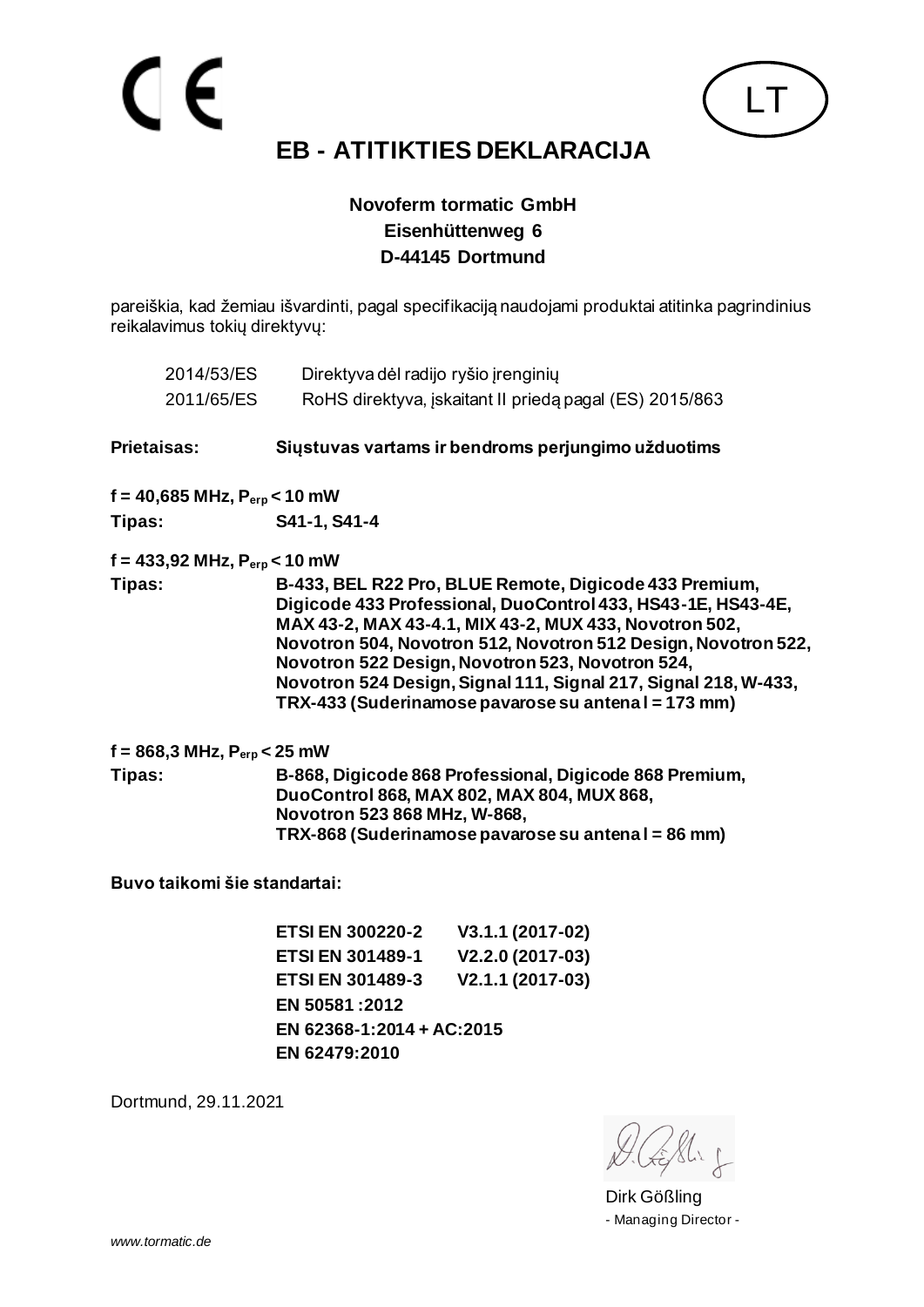**Novoferm tormatic GmbH Eisenhüttenweg 6 D-44145 Dortmund**

forklarer hermed, at produktene, som nevnes i det følgende, tilsvarer de prinsipielle kravene av de følgende direktivene ved tilsiktet bruk:

| 2014/53/EU                                               | Funkanleggdirektive                                                                                                                                                                        |                                                                                                                                                                                                                                                                                                                                                                                                                                 |  |
|----------------------------------------------------------|--------------------------------------------------------------------------------------------------------------------------------------------------------------------------------------------|---------------------------------------------------------------------------------------------------------------------------------------------------------------------------------------------------------------------------------------------------------------------------------------------------------------------------------------------------------------------------------------------------------------------------------|--|
| 2011/65/EU                                               |                                                                                                                                                                                            | RoHS-direktiv, inklusiv vedlegg II iht. (EU) 2015/863                                                                                                                                                                                                                                                                                                                                                                           |  |
| Apparat:                                                 |                                                                                                                                                                                            | Sender for port og generelle koplingsoppgaver                                                                                                                                                                                                                                                                                                                                                                                   |  |
| $f = 40,685 \text{ MHz}, P_{\text{erp}} < 10 \text{ mW}$ |                                                                                                                                                                                            |                                                                                                                                                                                                                                                                                                                                                                                                                                 |  |
| Type:                                                    | S41-1, S41-4                                                                                                                                                                               |                                                                                                                                                                                                                                                                                                                                                                                                                                 |  |
| $f = 433,92 \text{ MHz}, P_{\text{erp}} < 10 \text{ mW}$ |                                                                                                                                                                                            |                                                                                                                                                                                                                                                                                                                                                                                                                                 |  |
| Type:                                                    |                                                                                                                                                                                            | B-433, BEL R22 Pro, BLUE Remote, Digicode 433 Premium,<br>Digicode 433 Professional, DuoControl 433, HS43-1E, HS43-4E,<br>MAX 43-2, MAX 43-4.1, MIX 43-2, MUX 433, Novotron 502,<br>Novotron 504, Novotron 512, Novotron 512 Design, Novotron 522,<br>Novotron 522 Design, Novotron 523, Novotron 524,<br>Novotron 524 Design, Signal 111, Signal 217, Signal 218, W-433,<br>TRX-433 (i kompatible drev med antenne I = 173 mm) |  |
| $f = 868,3 \text{ MHz}, P_{\text{erp}} < 25 \text{ mW}$  |                                                                                                                                                                                            |                                                                                                                                                                                                                                                                                                                                                                                                                                 |  |
| Type:                                                    | B-868, Digicode 868 Professional, Digicode 868 Premium,<br>DuoControl 868, MAX 802, MAX 804, MUX 868,<br>Novotron 523 868 MHz, W-868,<br>TRX-868 (i kompatible drev med antenne I = 86 mm) |                                                                                                                                                                                                                                                                                                                                                                                                                                 |  |
| Følgende standarder ble anvendt:                         |                                                                                                                                                                                            |                                                                                                                                                                                                                                                                                                                                                                                                                                 |  |
|                                                          | <b>ETSI EN 300220-2</b>                                                                                                                                                                    | V3.1.1 (2017-02)                                                                                                                                                                                                                                                                                                                                                                                                                |  |
|                                                          | <b>ETSI EN 301489-1</b>                                                                                                                                                                    | V2.2.0 (2017-03)                                                                                                                                                                                                                                                                                                                                                                                                                |  |
|                                                          | <b>ETSI EN 301489-3</b>                                                                                                                                                                    | V2.1.1 (2017-03)                                                                                                                                                                                                                                                                                                                                                                                                                |  |
|                                                          | EN 50581:2012                                                                                                                                                                              |                                                                                                                                                                                                                                                                                                                                                                                                                                 |  |
|                                                          |                                                                                                                                                                                            |                                                                                                                                                                                                                                                                                                                                                                                                                                 |  |

**EN 62368-1:2014 + AC:2015**

**EN 62479:2010**

Dortmund, 29.11.2021

**NC** 

Dirk Gößling - Managing Director -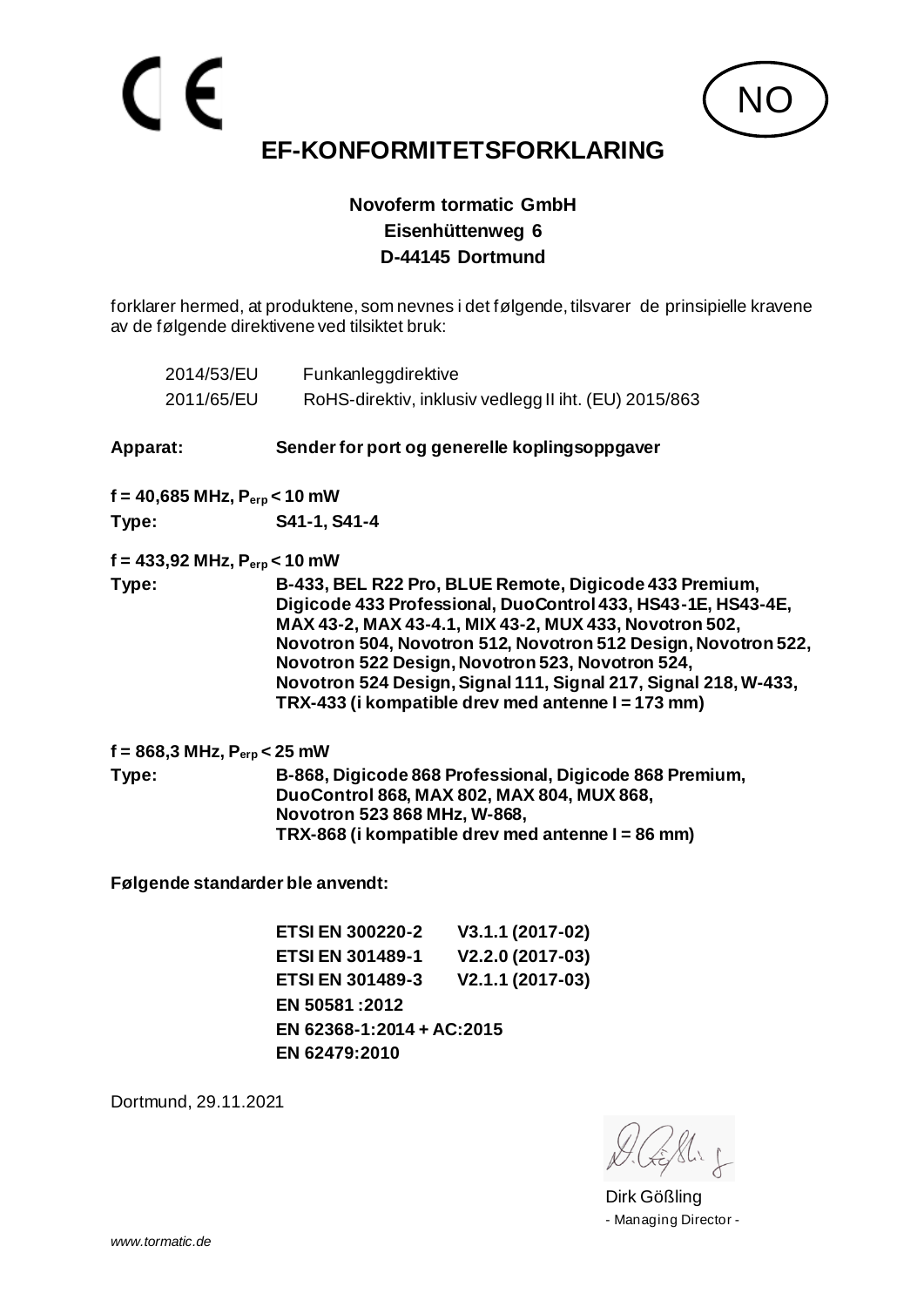

# **Deklaracja zgodności CE**

#### **Novoferm tormatic GmbH Eisenhüttenweg 6 D-44145 Dortmund**

niniejszym oświadcza, że wymienione poniżej produkty, przy ich zgodnym z przeznaczeniem użytkowaniu, odpowiadają podstawowym wymaganiom następujących wytycznych:

| 2014/53/UE<br>2011/65/UE                                 |                                                                                                                                                                                                 | Wytyczne dot. urządzeń radiowych<br>Dyrektywa RoHS, w tym załącznik II zgodnie z (UE) 2015/863                                                                                                                                                                                                                                                                                                                                       |
|----------------------------------------------------------|-------------------------------------------------------------------------------------------------------------------------------------------------------------------------------------------------|--------------------------------------------------------------------------------------------------------------------------------------------------------------------------------------------------------------------------------------------------------------------------------------------------------------------------------------------------------------------------------------------------------------------------------------|
| Urządzenie:                                              |                                                                                                                                                                                                 | Nadajnik do bram i ogólnych zadań sterowniczych                                                                                                                                                                                                                                                                                                                                                                                      |
| $f = 40,685 \text{ MHz}, P_{erp} < 10 \text{ mW}$        |                                                                                                                                                                                                 |                                                                                                                                                                                                                                                                                                                                                                                                                                      |
| Typ:                                                     | S41-1, S41-4                                                                                                                                                                                    |                                                                                                                                                                                                                                                                                                                                                                                                                                      |
| $f = 433,92 \text{ MHz}, P_{erp} < 10 \text{ mW}$        |                                                                                                                                                                                                 |                                                                                                                                                                                                                                                                                                                                                                                                                                      |
| Typ:                                                     |                                                                                                                                                                                                 | B-433, BEL R22 Pro, BLUE Remote, Digicode 433 Premium,<br>Digicode 433 Professional, DuoControl 433, HS43-1E, HS43-4E,<br>MAX 43-2, MAX 43-4.1, MIX 43-2, MUX 433, Novotron 502,<br>Novotron 504, Novotron 512, Novotron 512 Design, Novotron 522,<br>Novotron 522 Design, Novotron 523, Novotron 524,<br>Novotron 524 Design, Signal 111, Signal 217, Signal 218, W-433,<br>TRX-433 (w kompatybilnych napędach z anteną I = 173 mm) |
| $f = 868, 3 \text{ MHz}, P_{\text{erp}} < 25 \text{ mW}$ |                                                                                                                                                                                                 |                                                                                                                                                                                                                                                                                                                                                                                                                                      |
| Typ:                                                     | B-868, Digicode 868 Professional, Digicode 868 Premium,<br>DuoControl 868, MAX 802, MAX 804, MUX 868,<br>Novotron 523 868 MHz, W-868,<br>TRX-868 (w kompatybilnych napędach z anteną I = 86 mm) |                                                                                                                                                                                                                                                                                                                                                                                                                                      |
| Zastosowano następujące normy:                           |                                                                                                                                                                                                 |                                                                                                                                                                                                                                                                                                                                                                                                                                      |
|                                                          | <b>ETSI EN 300220-2</b>                                                                                                                                                                         | V3.1.1 (2017-02)                                                                                                                                                                                                                                                                                                                                                                                                                     |
|                                                          | <b>ETSI EN 301489-1</b>                                                                                                                                                                         | V2.2.0 (2017-03)                                                                                                                                                                                                                                                                                                                                                                                                                     |
|                                                          | <b>ETSI EN 301489-3</b>                                                                                                                                                                         | V2.1.1 (2017-03)                                                                                                                                                                                                                                                                                                                                                                                                                     |
|                                                          | EN 50581:2012                                                                                                                                                                                   |                                                                                                                                                                                                                                                                                                                                                                                                                                      |
|                                                          | EN 62368-1:2014 + AC:2015                                                                                                                                                                       |                                                                                                                                                                                                                                                                                                                                                                                                                                      |
|                                                          | EN 62479:2010                                                                                                                                                                                   |                                                                                                                                                                                                                                                                                                                                                                                                                                      |

Dirk Gößling - Managing Director -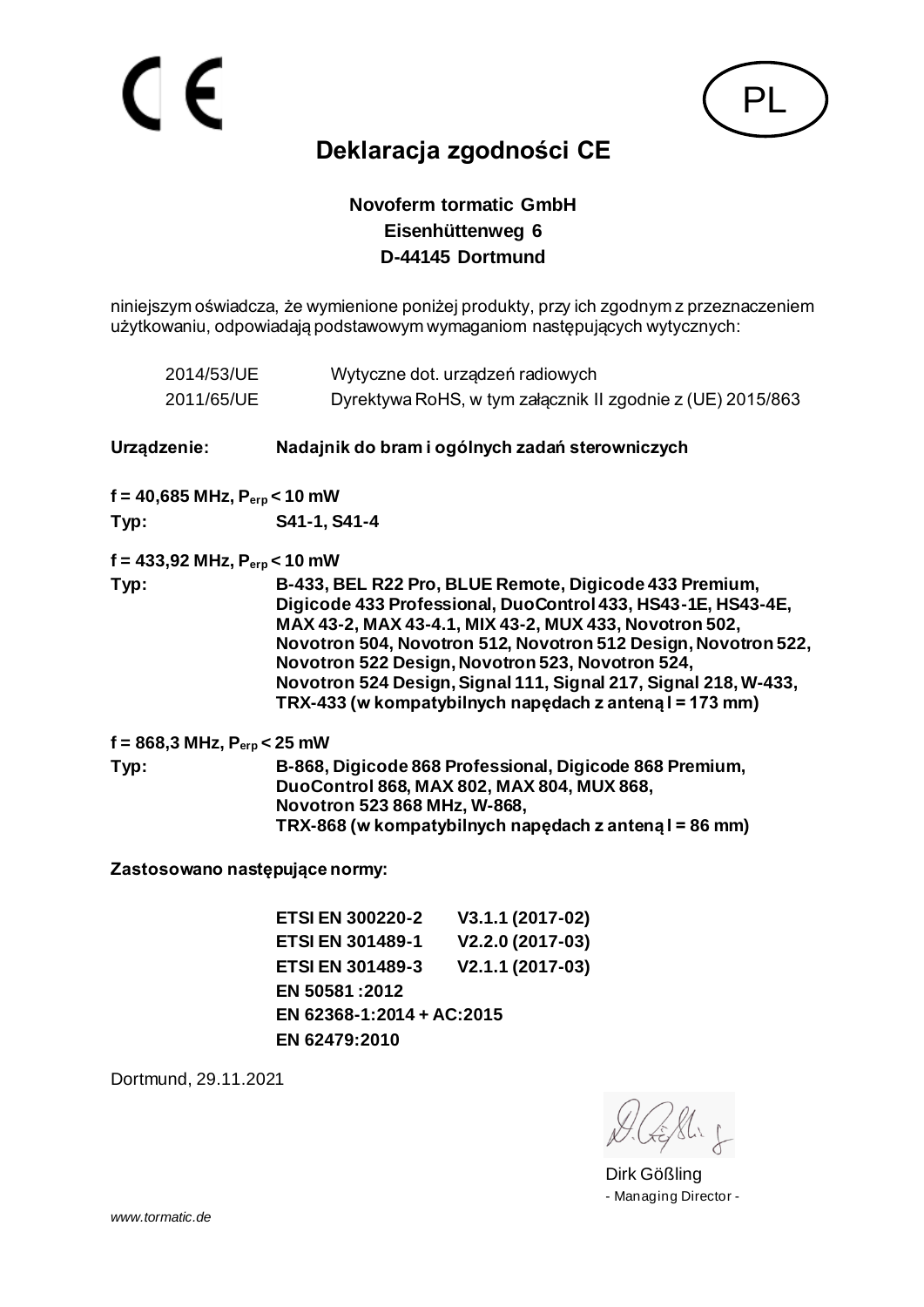

declara com isto, que os produtos seguintes desde que sejam utilizados de acordo com o fim a que se destina, estão conforme com os requisitos fundamentais das directivas seguintes:

| 2014/53/EU                                               | Directiva de equipamentos de rádio                                                                                                                                                                                                                                                                                                                                                                                                        |  |
|----------------------------------------------------------|-------------------------------------------------------------------------------------------------------------------------------------------------------------------------------------------------------------------------------------------------------------------------------------------------------------------------------------------------------------------------------------------------------------------------------------------|--|
| 2011/65/EU                                               | Directiva RoHS, inclusive anexo II conforme (UE) 2015/863                                                                                                                                                                                                                                                                                                                                                                                 |  |
| <b>Aparelho:</b>                                         | Comando de portões e comandos de ligação gerais                                                                                                                                                                                                                                                                                                                                                                                           |  |
| $f = 40,685 \text{ MHz}, P_{\text{erp}} < 10 \text{ mW}$ |                                                                                                                                                                                                                                                                                                                                                                                                                                           |  |
| Tipo:                                                    | S41-1, S41-4                                                                                                                                                                                                                                                                                                                                                                                                                              |  |
| $f = 433,92 \text{ MHz}, P_{\text{erp}} < 10 \text{ mW}$ |                                                                                                                                                                                                                                                                                                                                                                                                                                           |  |
| Tipo:                                                    | B-433, BEL R22 Pro, BLUE Remote, Digicode 433 Premium,<br>Digicode 433 Professional, DuoControl 433, HS43-1E, HS43-4E,<br>MAX 43-2, MAX 43-4.1, MIX 43-2, MUX 433, Novotron 502,<br>Novotron 504, Novotron 512, Novotron 512 Design, Novotron 522,<br>Novotron 522 Design, Novotron 523, Novotron 524,<br>Novotron 524 Design, Signal 111, Signal 217, Signal 218, W-433,<br>TRX-433 (Nos acionamentos compatíveis com antena I = 173 mm) |  |
| $f = 868,3 \text{ MHz}, P_{\text{erp}} < 25 \text{ mW}$  |                                                                                                                                                                                                                                                                                                                                                                                                                                           |  |
| Tipo:                                                    | B-868, Digicode 868 Professional, Digicode 868 Premium,<br>DuoControl 868, MAX 802, MAX 804, MUX 868,<br>Novotron 523 868 MHz, W-868,<br>TRX-868 (Nos acionamentos compatíveis com antena I = 86 mm)                                                                                                                                                                                                                                      |  |
|                                                          | As normas soquintos aram anligados:                                                                                                                                                                                                                                                                                                                                                                                                       |  |

**As normas seguintes eram aplicadas:**

**ETSI EN 300220-2 V3.1.1 (2017-02) ETSI EN 301489-1 V2.2.0 (2017-03) ETSI EN 301489-3 V2.1.1 (2017-03) EN 50581 :2012 EN 62368-1:2014 + AC:2015 EN 62479:2010**

Dirk Gößling - Managing Director -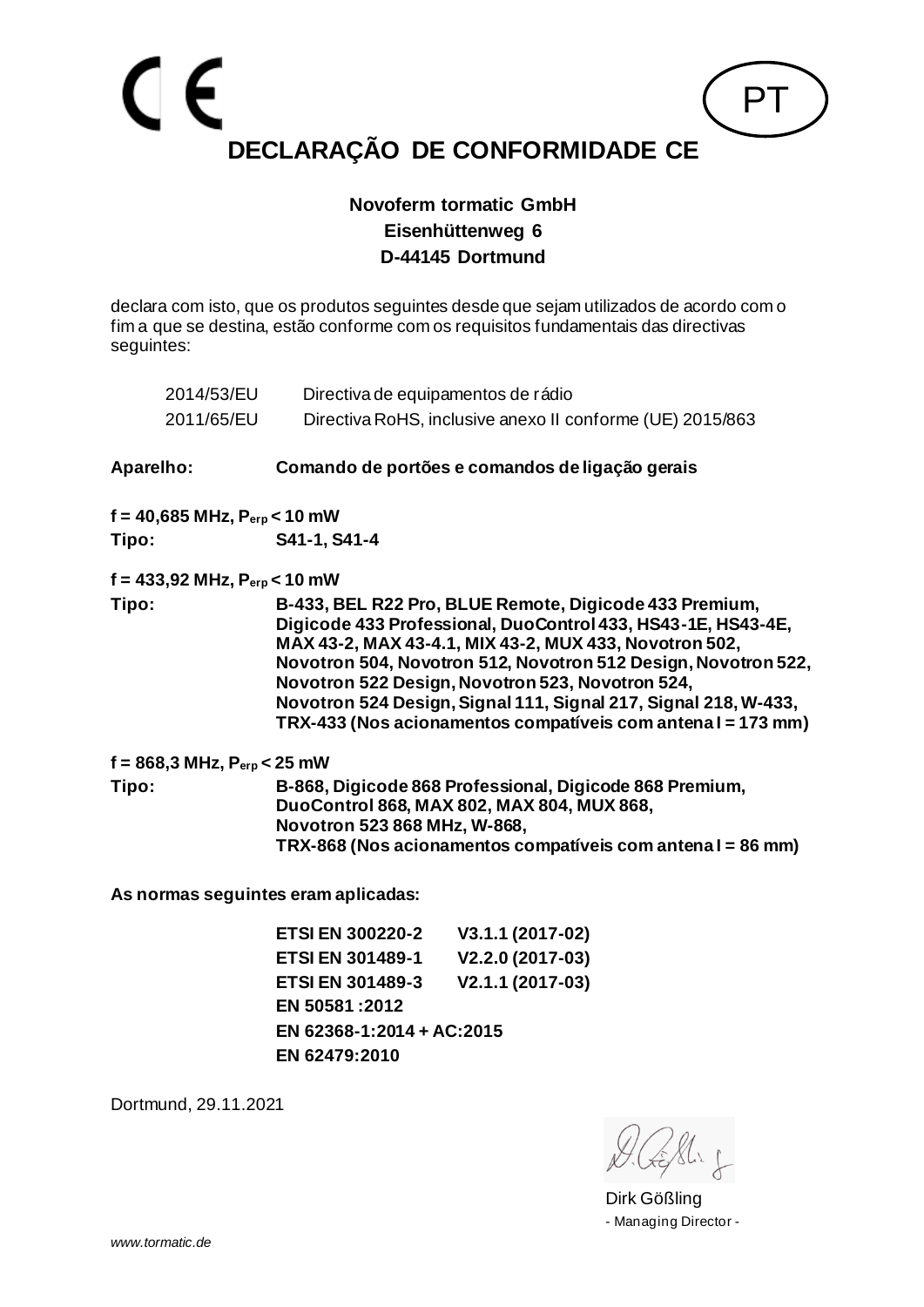

настоящим заявляет, что перечисленные ниже изделия при их применении в соответствии с назначением отвечают основополагающим требованиям следующих директив:

|         | 2014/53/EU                                               | Директива о радиоустановках                                                                                                                                                                                                                                                                                                                                                                                                         |                                                                                                   |
|---------|----------------------------------------------------------|-------------------------------------------------------------------------------------------------------------------------------------------------------------------------------------------------------------------------------------------------------------------------------------------------------------------------------------------------------------------------------------------------------------------------------------|---------------------------------------------------------------------------------------------------|
|         | 2011/65/EU                                               |                                                                                                                                                                                                                                                                                                                                                                                                                                     | Директива по ограничению вредных веществ, включая<br>приложение II в соответствии с (EC) 2015/863 |
| Прибор: |                                                          | Передатчик для ворот и общих коммутационных задач                                                                                                                                                                                                                                                                                                                                                                                   |                                                                                                   |
|         | $f = 40,685 \text{ MHz}, P_{\text{erp}} < 10 \text{ mW}$ |                                                                                                                                                                                                                                                                                                                                                                                                                                     |                                                                                                   |
| Тип:    |                                                          | S41-1, S41-4                                                                                                                                                                                                                                                                                                                                                                                                                        |                                                                                                   |
|         | $f = 433,92 \text{ MHz}, P_{\text{erp}} < 10 \text{ mW}$ |                                                                                                                                                                                                                                                                                                                                                                                                                                     |                                                                                                   |
| Тип:    |                                                          | B-433, BEL R22 Pro, BLUE Remote, Digicode 433 Premium,<br>Digicode 433 Professional, DuoControl 433, HS43-1E, HS43-4E,<br>MAX 43-2, MAX 43-4.1, MIX 43-2, MUX 433, Novotron 502,<br>Novotron 504, Novotron 512, Novotron 512 Design, Novotron 522,<br>Novotron 522 Design, Novotron 523, Novotron 524,<br>Novotron 524 Design, Signal 111, Signal 217, Signal 218, W-433,<br>TRX-433 (в совместимых приводах с антенной I = 173 мм) |                                                                                                   |
|         | $f = 868,3 \text{ MHz}, P_{\text{erp}} < 25 \text{ mW}$  |                                                                                                                                                                                                                                                                                                                                                                                                                                     |                                                                                                   |
| Тип:    |                                                          | B-868, Digicode 868 Professional, Digicode 868 Premium,<br>DuoControl 868, MAX 802, MAX 804, MUX 868,<br>Novotron 523 868 MHz, W-868,<br>TRX-868 (в совместимых приводах с антенной I = 86 мм)                                                                                                                                                                                                                                      |                                                                                                   |
|         |                                                          | Применялись следующие стандарты:                                                                                                                                                                                                                                                                                                                                                                                                    |                                                                                                   |
|         |                                                          | <b>ETSI EN 300220-2</b>                                                                                                                                                                                                                                                                                                                                                                                                             | V3.1.1 (2017-02)                                                                                  |
|         |                                                          | <b>ETSI EN 301489-1</b>                                                                                                                                                                                                                                                                                                                                                                                                             | $V2.2.0(2017-03)$                                                                                 |

**ETSI EN 301489-1 V2.2.0 (2017-03) ETSI EN 301489-3 V2.1.1 (2017-03) EN 50581 :2012 EN 62368-1:2014 + AC:2015 EN 62479:2010**

Dirk Gößling - Managing Director -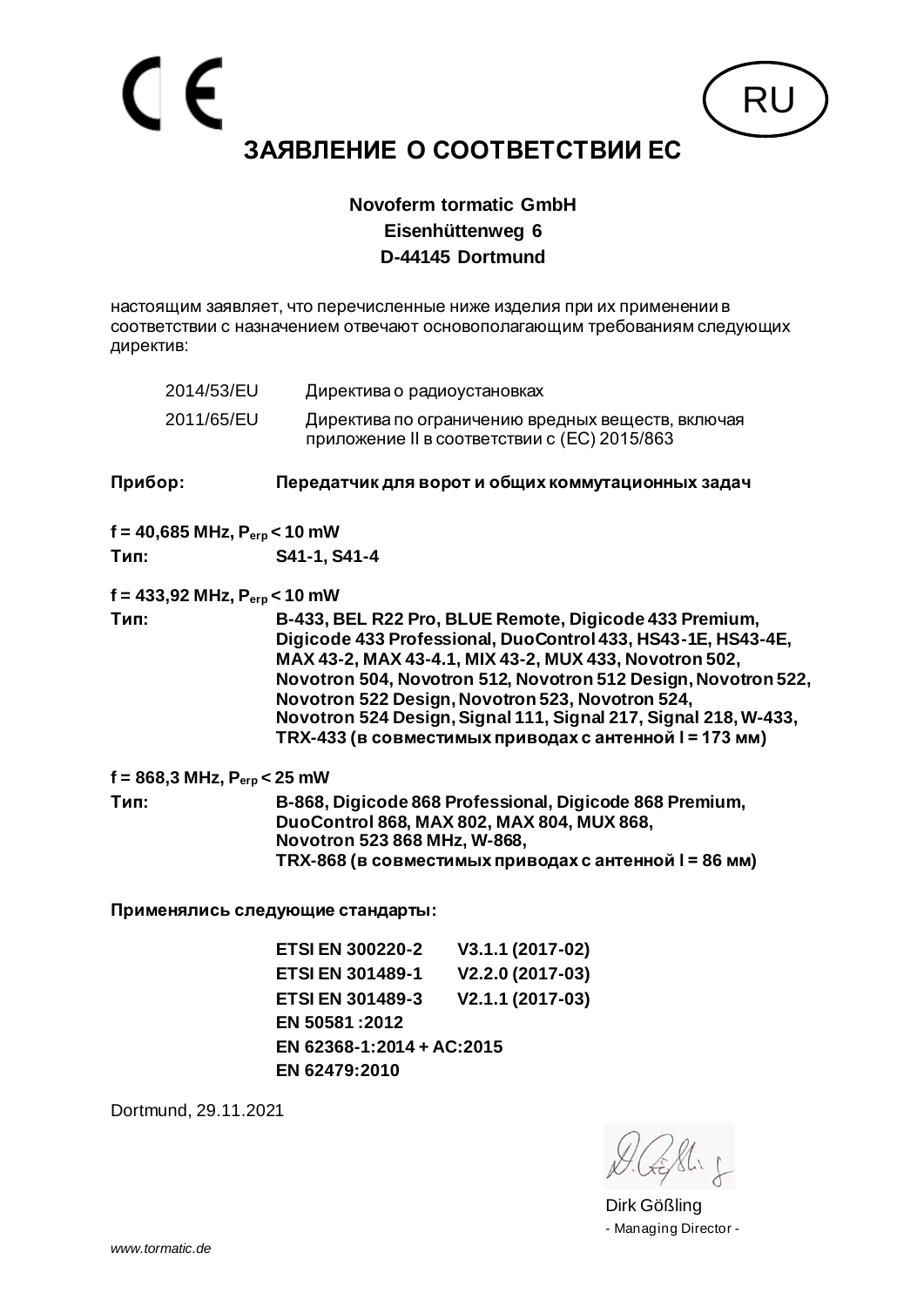

# **IZJAVA O SKLADNOSTI EU**

#### **Novoferm tormatic GmbH Eisenhüttenweg 6 D-44145 Dortmund**

s tem izjavlja, da v nadaljevanju navedeni proizvodi, pri namenski uporabi ustrezajo temeljnim zahtevam sledečih smernic:

| 2014/53/EU | Smernica o radijski opremi                                                                                                              |
|------------|-----------------------------------------------------------------------------------------------------------------------------------------|
| 2011/65/EU | Direktiva o omejevanju uporabe nekaterih nevarnih snovi v<br>električni in elektronski opremi, vključno s prilogo II po (EU)<br>215/863 |

#### **Naprava: Oddajnik za vrata in splošne preklopne naloge**

**f = 40,685 MHz, Perp < 10 mW**

**Tip: S41-1, S41-4**

**f = 433,92 MHz, Perp < 10 mW**

**Tip: B-433, BEL R22 Pro, BLUE Remote, Digicode 433 Premium, Digicode 433 Professional, DuoControl 433, HS43-1E, HS43-4E, MAX 43-2, MAX 43-4.1, MIX 43-2, MUX 433, Novotron 502, Novotron 504, Novotron 512, Novotron 512 Design, Novotron 522, Novotron 522 Design, Novotron 523, Novotron 524, Novotron 524 Design, Signal 111, Signal 217, Signal 218, W-433, TRX-433 (v združljivih pogonih z anteno l = 173 mm)**

**f = 868,3 MHz, Perp < 25 mW Tip: B-868, Digicode 868 Professional, Digicode 868 Premium, DuoControl 868, MAX 802, MAX 804, MUX 868, Novotron 523 868 MHz, W-868, TRX-868 (v združljivih pogonih z anteno l = 86 mm)**

**Uporabljene so bile sledeče splošne norme:**

**ETSI EN 300220-2 V3.1.1 (2017-02) ETSI EN 301489-1 V2.2.0 (2017-03) ETSI EN 301489-3 V2.1.1 (2017-03) EN 50581 :2012 EN 62368-1:2014 + AC:2015 EN 62479:2010**

Dirk Gößling - Managing Director -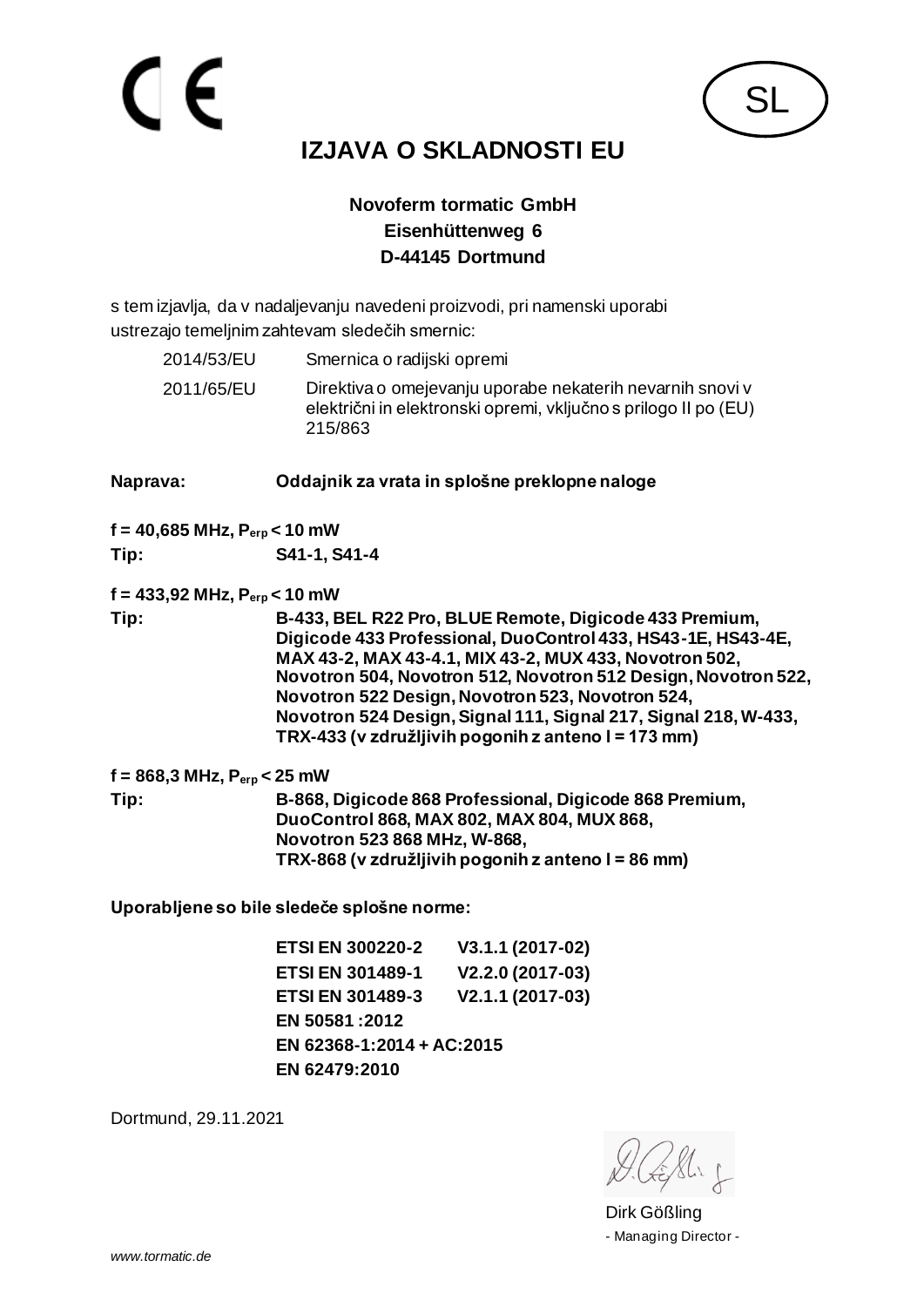# $\epsilon$ **EU-KONFORMITETSFÖRKLARING**

**SV** 

#### **Novoferm tormatic GmbH Eisenhüttenweg 6 D-44145 Dortmund**

försäkrar att de produkter som anges nedan om de används på rätt sätt uppfyller de grundläggande kraven i följande direktiv:

| 2014/53/EU                                               | Radioutrustningsdirektiv                                                                                                                                                                                                                                                                                                                                                                                                             |
|----------------------------------------------------------|--------------------------------------------------------------------------------------------------------------------------------------------------------------------------------------------------------------------------------------------------------------------------------------------------------------------------------------------------------------------------------------------------------------------------------------|
| 2011/65/EU                                               | RoHS-direktiv, inklusive bilaga II enligt (EU) 2015/863                                                                                                                                                                                                                                                                                                                                                                              |
| <b>Apparat:</b>                                          | Sändare för portar och allmänna kopplingsuppgifter                                                                                                                                                                                                                                                                                                                                                                                   |
| $f = 40,685 \text{ MHz}, P_{erp} < 10 \text{ mW}$        |                                                                                                                                                                                                                                                                                                                                                                                                                                      |
| Typ:                                                     | S41-1, S41-4                                                                                                                                                                                                                                                                                                                                                                                                                         |
| $f = 433,92 \text{ MHz}, P_{\text{erp}} < 10 \text{ mW}$ |                                                                                                                                                                                                                                                                                                                                                                                                                                      |
| Typ:                                                     | B-433, BEL R22 Pro, BLUE Remote, Digicode 433 Premium,<br>Digicode 433 Professional, DuoControl 433, HS43-1E, HS43-4E,<br>MAX 43-2, MAX 43-4.1, MIX 43-2, MUX 433, Novotron 502,<br>Novotron 504, Novotron 512, Novotron 512 Design, Novotron 522,<br>Novotron 522 Design, Novotron 523, Novotron 524,<br>Novotron 524 Design, Signal 111, Signal 217, Signal 218, W-433,<br>TRX-433 (I kompatibla drivningar med antenn I = 173 mm) |
| f = 868,3 MHz, $P_{\rm erp}$ < 25 mW                     |                                                                                                                                                                                                                                                                                                                                                                                                                                      |
| Typ:                                                     | B-868, Digicode 868 Professional, Digicode 868 Premium,<br>DuoControl 868, MAX 802, MAX 804, MUX 868,<br>Novotron 523 868 MHz, W-868,<br>TRX-868 (I kompatibla drivningar med antenn I = 86 mm)                                                                                                                                                                                                                                      |
|                                                          | Följande normer har tillämpats:                                                                                                                                                                                                                                                                                                                                                                                                      |
|                                                          |                                                                                                                                                                                                                                                                                                                                                                                                                                      |

**ETSI EN 300220-2 V3.1.1 (2017-02) ETSI EN 301489-1 V2.2.0 (2017-03) ETSI EN 301489-3 V2.1.1 (2017-03) EN 50581 :2012 EN 62368-1:2014 + AC:2015 EN 62479:2010**

Dirk Gößling - Managing Director -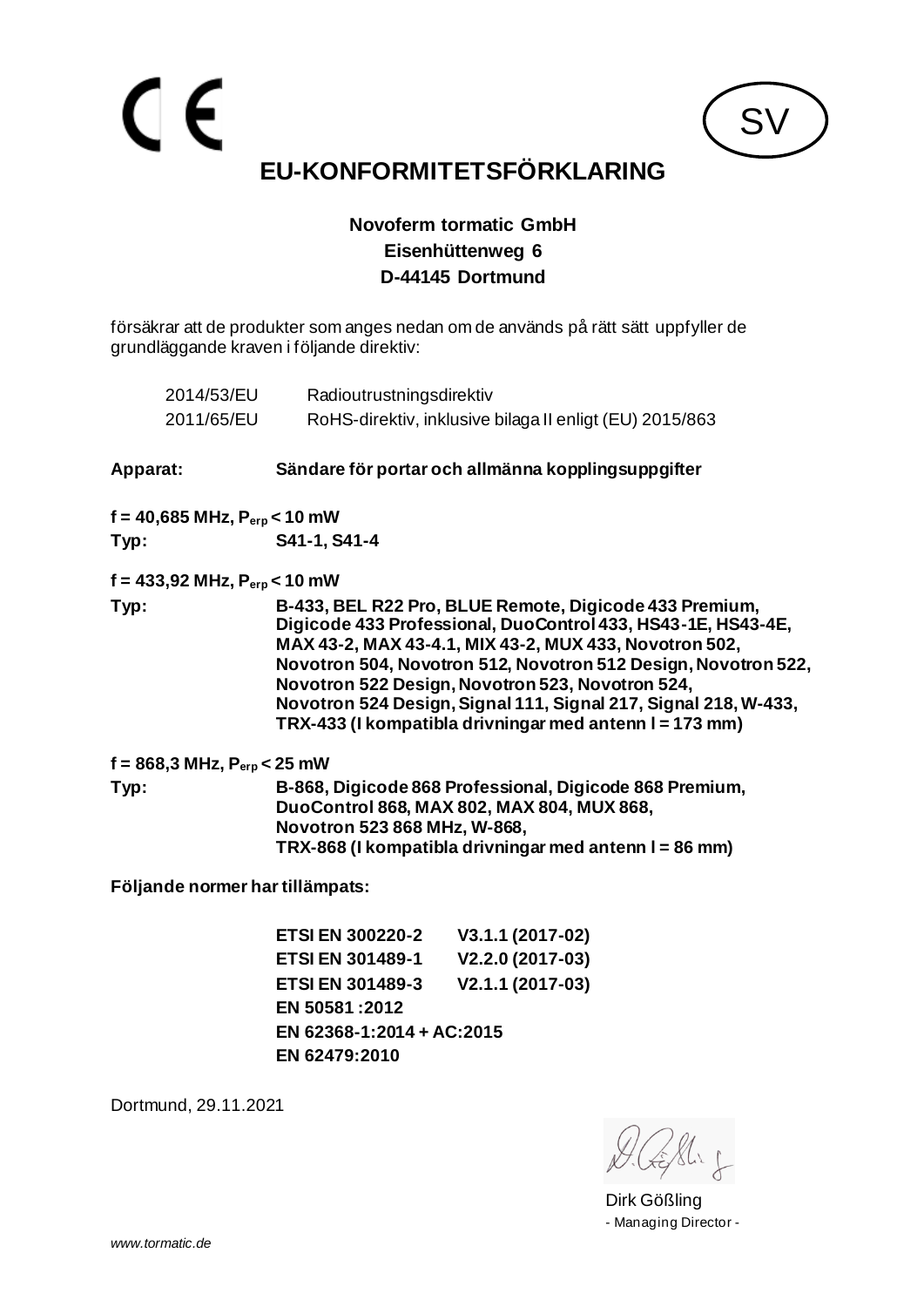# $\epsilon$



# **AB UYGUNLUK BELGESİ**

#### **Novoferm tormatic GmbH Eisenhüttenweg 6 D-44145 Dortmund**

işbu belgeyle, aşağıda yazılı ürünlerin amacına uygun olarak kullanıldıkları takdirde aşağıdaki direktiflerin temel kriterlerine uygun olduğunu beyan eder:

| 2014/53/AB                                               | Telsiz Cihazları Direktifi                                                                                                                                                                                                                                                                                                                                                                                                                           |  |
|----------------------------------------------------------|------------------------------------------------------------------------------------------------------------------------------------------------------------------------------------------------------------------------------------------------------------------------------------------------------------------------------------------------------------------------------------------------------------------------------------------------------|--|
| 2011/65/AB                                               | RoHS Direktifi, (EU) 2015/863 uyarınca Ek II dahil                                                                                                                                                                                                                                                                                                                                                                                                   |  |
| <b>Makine:</b>                                           | Kapılar ve genel anahtarlama görevleri için vericiler                                                                                                                                                                                                                                                                                                                                                                                                |  |
| $f = 40,685 \text{ MHz}, P_{\text{erp}} < 10 \text{ mW}$ |                                                                                                                                                                                                                                                                                                                                                                                                                                                      |  |
| Tip:                                                     | S41-1, S41-4                                                                                                                                                                                                                                                                                                                                                                                                                                         |  |
| f = 433,92 MHz, $P_{\text{erp}}$ < 10 mW                 |                                                                                                                                                                                                                                                                                                                                                                                                                                                      |  |
| Tip:                                                     | B-433, BEL R22 Pro, BLUE Remote, Digicode 433 Premium,<br>Digicode 433 Professional, DuoControl 433, HS43-1E, HS43-4E,<br>MAX 43-2, MAX 43-4.1, MIX 43-2, MUX 433, Novotron 502,<br>Novotron 504, Novotron 512, Novotron 512 Design, Novotron 522,<br>Novotron 522 Design, Novotron 523, Novotron 524,<br>Novotron 524 Design, Signal 111, Signal 217, Signal 218, W-433,<br>TRX-433 (Anten uzunluğu I = 173 mm olan uyumlu tahrik<br>sistemlerinde) |  |
| $f = 868,3 \text{ MHz}, P_{\text{erp}} < 25 \text{ mW}$  |                                                                                                                                                                                                                                                                                                                                                                                                                                                      |  |
| Tip:                                                     | B-868, Digicode 868 Professional, Digicode 868 Premium,<br>DuoControl 868, MAX 802, MAX 804, MUX 868,<br>Novotron 523 868 MHz, W-868,<br>TRX-868 (Anten uzunluğu I = 86 mm olan uyumlu tahrik<br>sistemlerinde)                                                                                                                                                                                                                                      |  |

**Aşağıdaki normlar uygulanmıştır:**

**ETSI EN 300220-2 V3.1.1 (2017-02) ETSI EN 301489-1 V2.2.0 (2017-03) ETSI EN 301489-3 V2.1.1 (2017-03) EN 50581 :2012 EN 62368-1:2014 + AC:2015 EN 62479:2010**

Dirk Gößling - Managing Director -